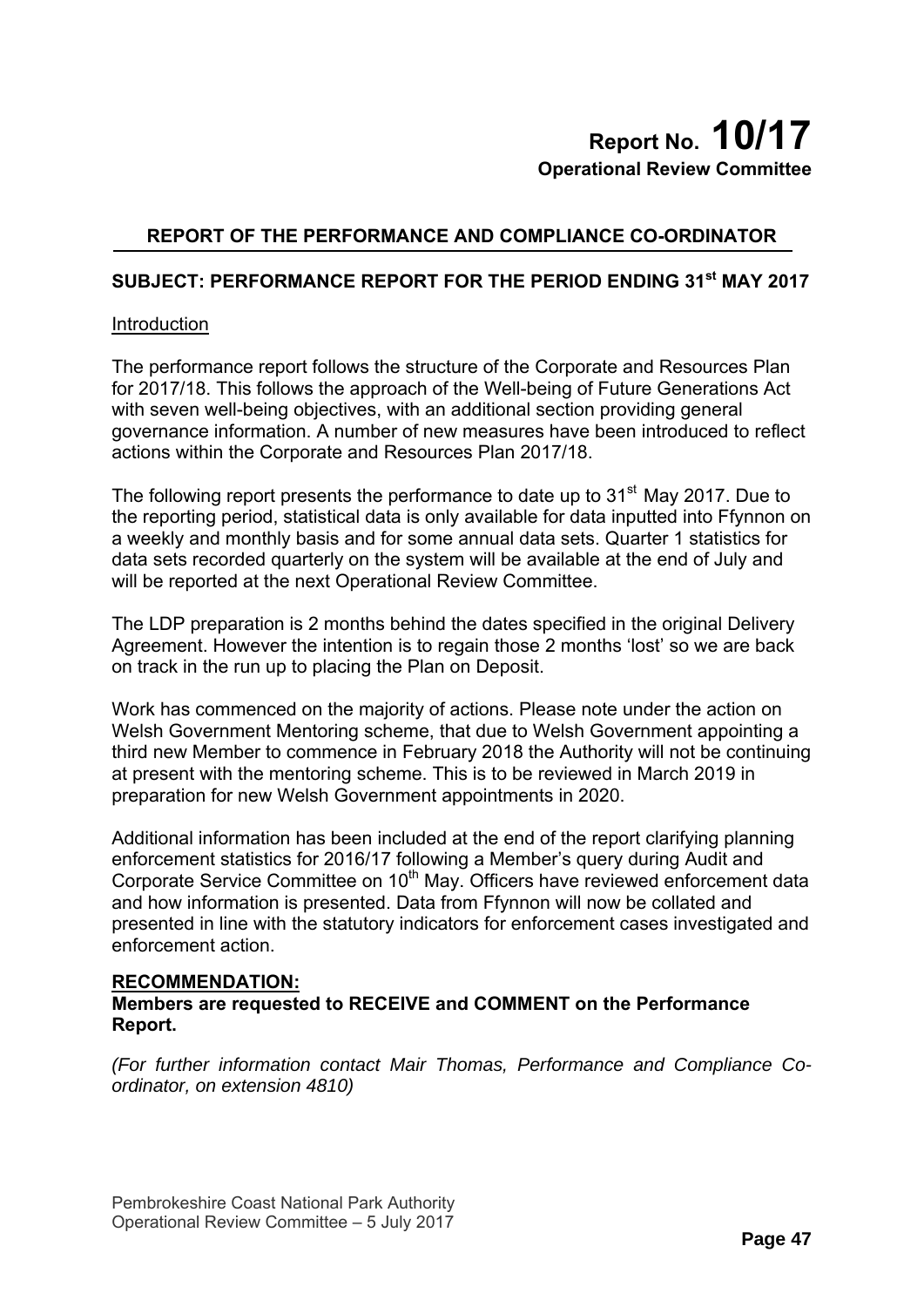### **Objective 1 – Prosperity**

| <b>Data Available Monthly</b>                                                                     |                         |                                                         |                |                                   |            |                         |                                                                                                                                                           |  |  |
|---------------------------------------------------------------------------------------------------|-------------------------|---------------------------------------------------------|----------------|-----------------------------------|------------|-------------------------|-----------------------------------------------------------------------------------------------------------------------------------------------------------|--|--|
| <b>Measure</b>                                                                                    | <b>May</b><br>2016      | 2017/18<br>previous<br>period -<br><b>April</b><br>2017 |                | 2017/18 Current Period - May 2017 |            |                         |                                                                                                                                                           |  |  |
|                                                                                                   | <b>Actual</b>           | <b>Actual</b>                                           | <b>Actual</b>  | <b>Target</b>                     | <b>RAG</b> | <b>Trend</b>            | <b>Comments</b>                                                                                                                                           |  |  |
| LDP prep deviation from the dates<br>specified in original Delivery<br><b>Agreement in Months</b> | <b>New</b><br>Indicator | $\overline{2}$                                          | $\overline{2}$ | $\overline{0}$                    | <b>Red</b> | $\rightarrow$           | Intervention is set at 2. The intention is to<br>regain those 2 months 'lost' so we are<br>back on track in the run up to placing the<br>Plan on Deposit. |  |  |
| # Social Media Followers                                                                          | 23182                   | 30885                                                   | 31841          | 26000                             | Green      | $\rightarrow$           |                                                                                                                                                           |  |  |
| # Enjoy website hits ytd                                                                          | 2838                    | 1258                                                    | 2509           | 4332                              | <b>Red</b> | $\rightarrow$           |                                                                                                                                                           |  |  |
| # Main Website hits ytd                                                                           | 60131                   | 32901                                                   | 64227          | 60000                             | Green      | $\overline{\textbf{v}}$ |                                                                                                                                                           |  |  |
| # Pembrokeshire National Trail<br>website hits ytd                                                | 10120                   | 4719                                                    | 9348           | 8666                              | Green      | $\rightarrow$           |                                                                                                                                                           |  |  |
| # Visitors at Centres ytd                                                                         | 47041                   | 28705                                                   | 54335          |                                   |            |                         | Increase of 15.5% on last year, positive<br>impact of Easter holidays on April figures.                                                                   |  |  |
| Castell Henllys Trip Advisor Overall<br>Rating 1-5                                                | <b>New</b><br>Indicator | 4.5                                                     | 4.5            | 4.5                               | Green      | $\rightarrow$           |                                                                                                                                                           |  |  |
| <b>Castell Henllys Trip Advisor Overall</b><br>Rating 1-5                                         | <b>New</b><br>Indicator | 4.5                                                     | 4.5            | 4.5                               | Green      | $\rightarrow$           |                                                                                                                                                           |  |  |
| OYP Trip Advisor Rating 1-5                                                                       | <b>New</b><br>Indicator | 4.5                                                     | 4.5            | 4.5                               | Green      | $\rightarrow$           |                                                                                                                                                           |  |  |
| Pembrokeshire Coast Path - Trip<br><b>Advisor Overall Rating 1-5</b>                              | <b>New</b><br>Indicator | 5                                                       | 5              | 5                                 | Green      | $\rightarrow$           |                                                                                                                                                           |  |  |
| % Authority Spend locally                                                                         | <b>New</b><br>Indicator | 49.86%                                                  | 52.08%         |                                   |            |                         | £120967 spent in SA postcode ytd.                                                                                                                         |  |  |
| % Invoices paid on time                                                                           | 98.56                   | 97.93                                                   | 97.89          | 97                                | Green      | $\overline{\textbf{v}}$ |                                                                                                                                                           |  |  |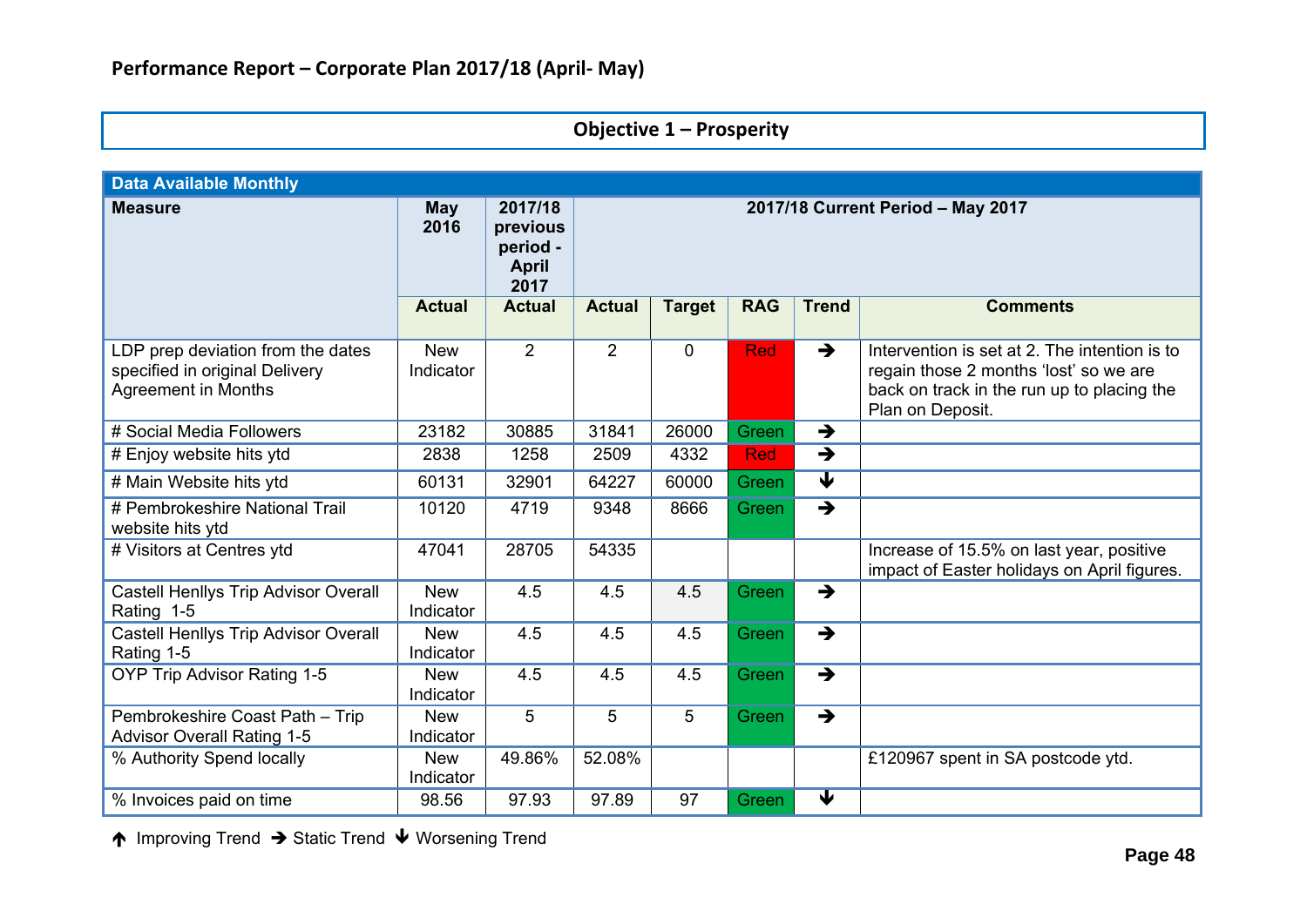

### **Performance Report – Corporate Plan 2017/18 (April‐ May)**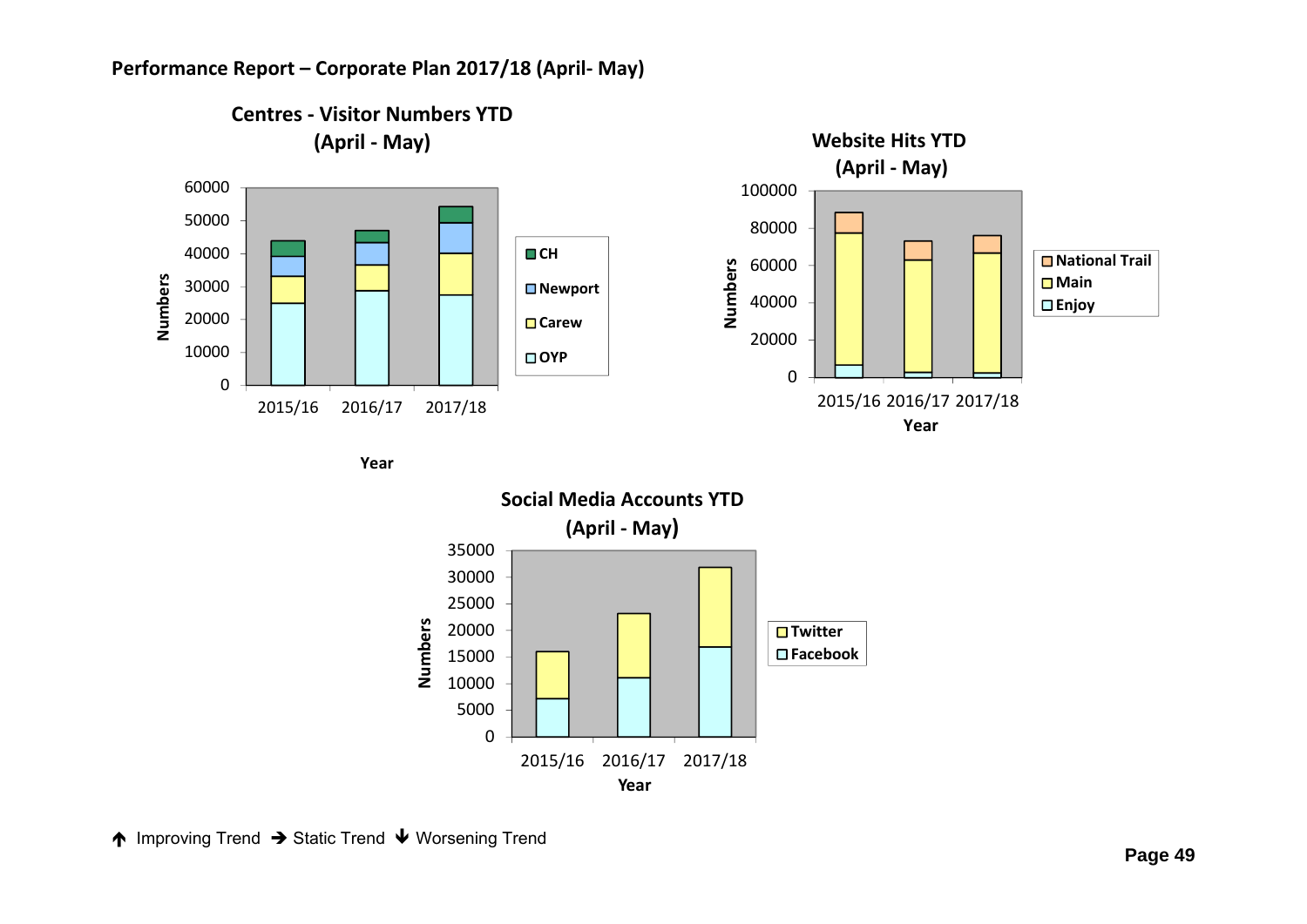| Data Available Quarterly - First set of data for 2017/18 for the following will be available end of July 2017 |                                                                       |
|---------------------------------------------------------------------------------------------------------------|-----------------------------------------------------------------------|
| % of all applications determined within time periods required ytd                                             | # Parkwise and other training sessions delivered to tourist providers |
|                                                                                                               | vtd                                                                   |
| Average time taken to determine all applicants in days ytd                                                    | # Dark Sky events held by the Authority ytd                           |
| % of planning applications determined within 8 weeks ytd                                                      | # participants at Dark Sky events held by the Authority ytd           |
| # planning applications registered                                                                            | # film enquiries ytd                                                  |
| % of planning applications approved                                                                           | % of PROW open and Accessible and Meeting the quality standard        |
| % of applications determined under delegated power                                                            | # complaints on PROW standards ytd                                    |
| % of Member made decisions against officer advice                                                             | # of businesses participating in local fairs and events at OYP, Carew |
| (recommendation)                                                                                              | and Castell Henllys ytd                                               |
| % of appeals dismissed                                                                                        | # of Artists and Craft makers supported through Centres ytd           |
| Applications for costs at section 78 appeal upheld in the reporting                                           |                                                                       |
| period                                                                                                        |                                                                       |

|  | Data Available Quarterly - First set of data for 2017/18 for the following will be available end of July 2017 |  |
|--|---------------------------------------------------------------------------------------------------------------|--|
|  |                                                                                                               |  |

| <b>Data Available Annually</b>                                                                    |               |               |                                                                                                                                                                                                                                                                                                                                                                                                                                                                                                                                                                                                                        |  |  |  |
|---------------------------------------------------------------------------------------------------|---------------|---------------|------------------------------------------------------------------------------------------------------------------------------------------------------------------------------------------------------------------------------------------------------------------------------------------------------------------------------------------------------------------------------------------------------------------------------------------------------------------------------------------------------------------------------------------------------------------------------------------------------------------------|--|--|--|
| <b>Measure</b>                                                                                    |               | 2016/17       |                                                                                                                                                                                                                                                                                                                                                                                                                                                                                                                                                                                                                        |  |  |  |
|                                                                                                   | <b>Actual</b> | <b>Target</b> | <b>Comment</b>                                                                                                                                                                                                                                                                                                                                                                                                                                                                                                                                                                                                         |  |  |  |
| # businesses benefitting from summer trading concession<br>provision                              | 7             |               | Baseline data.                                                                                                                                                                                                                                                                                                                                                                                                                                                                                                                                                                                                         |  |  |  |
| % trainees in employment/ further education following<br>completion of skills in action programme | 100%          |               | Ten are in employment, nine of which are in the country<br>side sector, one is studying at university.<br>One of our current trainees has just gained fulltime<br>employment with the Authority as a South Warden.<br>Leaving three current trainees who are still with the<br>Authority until the end of August. A film has been<br>developed about the programme. An independent review<br>of the traineeship project is being carried out across<br>PCNPA and BBNPA on the 21 <sup>st</sup> of June. A company<br>called ARAD will be leading on this talking to trainees<br>and the staff who work on the project. |  |  |  |
| # tourism businesses engaged through Naturally connected<br>Project                               |               |               | Baseline data.                                                                                                                                                                                                                                                                                                                                                                                                                                                                                                                                                                                                         |  |  |  |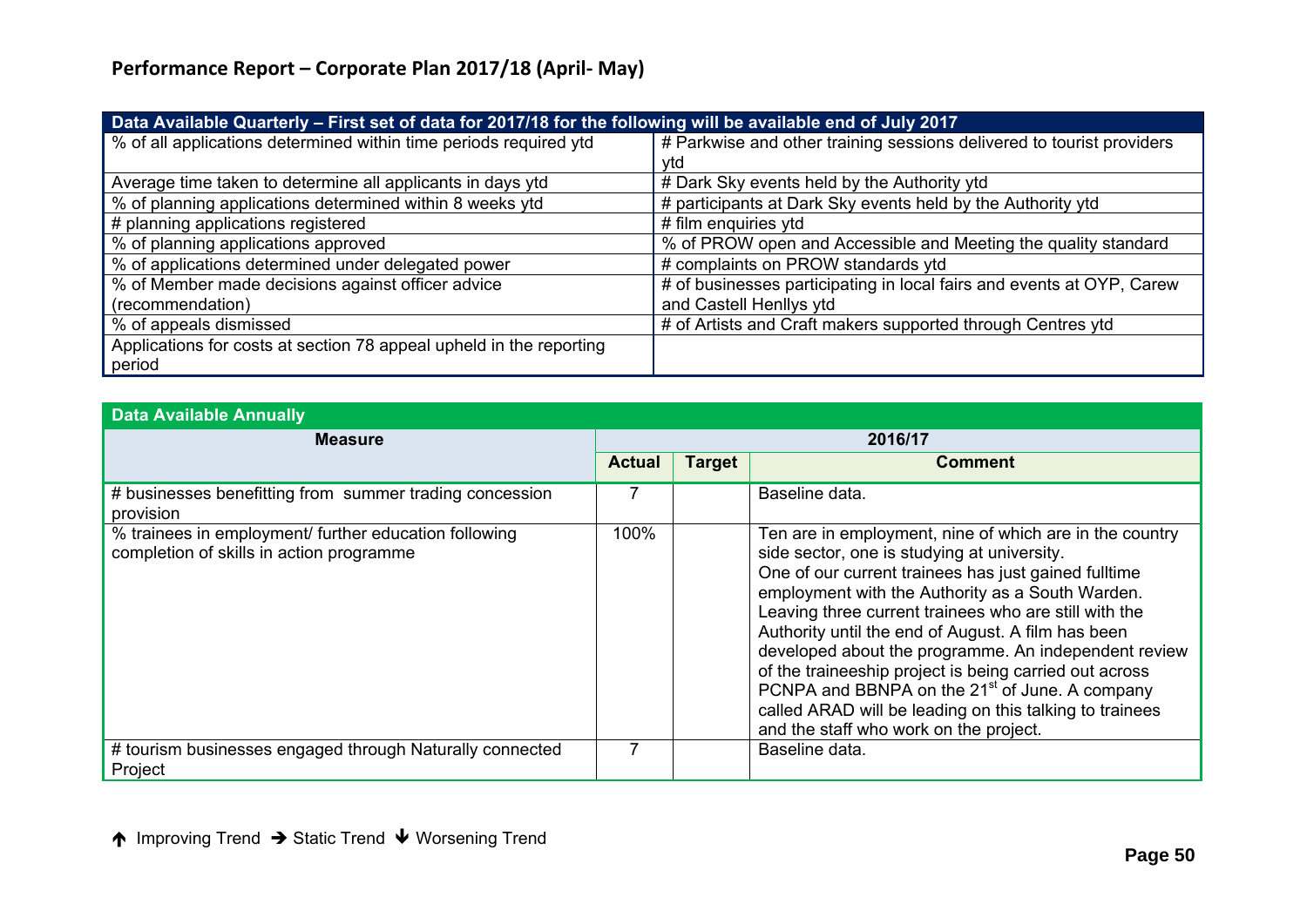| <b>Action</b>                                                                                  |                                                          |                                |               |                                                                                                                                                                                                                                                                                                                                                                  |  |  |  |
|------------------------------------------------------------------------------------------------|----------------------------------------------------------|--------------------------------|---------------|------------------------------------------------------------------------------------------------------------------------------------------------------------------------------------------------------------------------------------------------------------------------------------------------------------------------------------------------------------------|--|--|--|
| <b>Measure</b>                                                                                 | <b>Previous</b><br><b>Period</b><br><b>April</b><br>2017 | <b>Current Period May 2017</b> |               |                                                                                                                                                                                                                                                                                                                                                                  |  |  |  |
|                                                                                                | <b>RAG</b>                                               | <b>RAG</b>                     | <b>Trend</b>  | <b>Comments</b>                                                                                                                                                                                                                                                                                                                                                  |  |  |  |
| PCNPA support for Iron Man Wales                                                               | Green                                                    | Green                          | →             | The Authority has agreed funding for Iron Man Wales for 2017/18<br>and to continue supporting it. Action complete.                                                                                                                                                                                                                                               |  |  |  |
| <b>Work with Tourism Partners</b>                                                              | Green                                                    | Green                          | →             | Attended Social Tourism Roundtable chaired by Swansea<br>University to look at developing projects in Wales. Launch of the<br>Discovery in the Dark Project with local and NPA Wales partners.<br>Chaired the Engaging Event Organisers multi agency meeting.<br>Working with Pembs Biodiversity Partnership to consider viability<br>of Visitor Giving options. |  |  |  |
| Work with Partners - Recreational<br><b>Plan Action Plan</b>                                   | <b>Green</b>                                             | Green                          | $\rightarrow$ | 2017/18 Recreation Action Plan circulated to working group.<br>Meeting to consider engagement with Events organisers set up.<br>Opportunities to update the 2011 Recreation Action Plan being<br>explored internally                                                                                                                                             |  |  |  |
| Development of New Rights of Way<br><b>Improvement Plan</b>                                    | Green                                                    | Green                          | $\rightarrow$ | Working with Pembrokeshire County Council in accord with agreed<br>timetable to prepare new ROWIP for publication in 2018.                                                                                                                                                                                                                                       |  |  |  |
| Advocacy activity $-3^{rd}$ purpose of the<br>National Park to be recognised in<br>legislation | Green                                                    | <b>Green</b>                   | →             | Future Landscapes Wales report published 10 <sup>th</sup> May. Discussions<br>ongoing with Welsh Government.                                                                                                                                                                                                                                                     |  |  |  |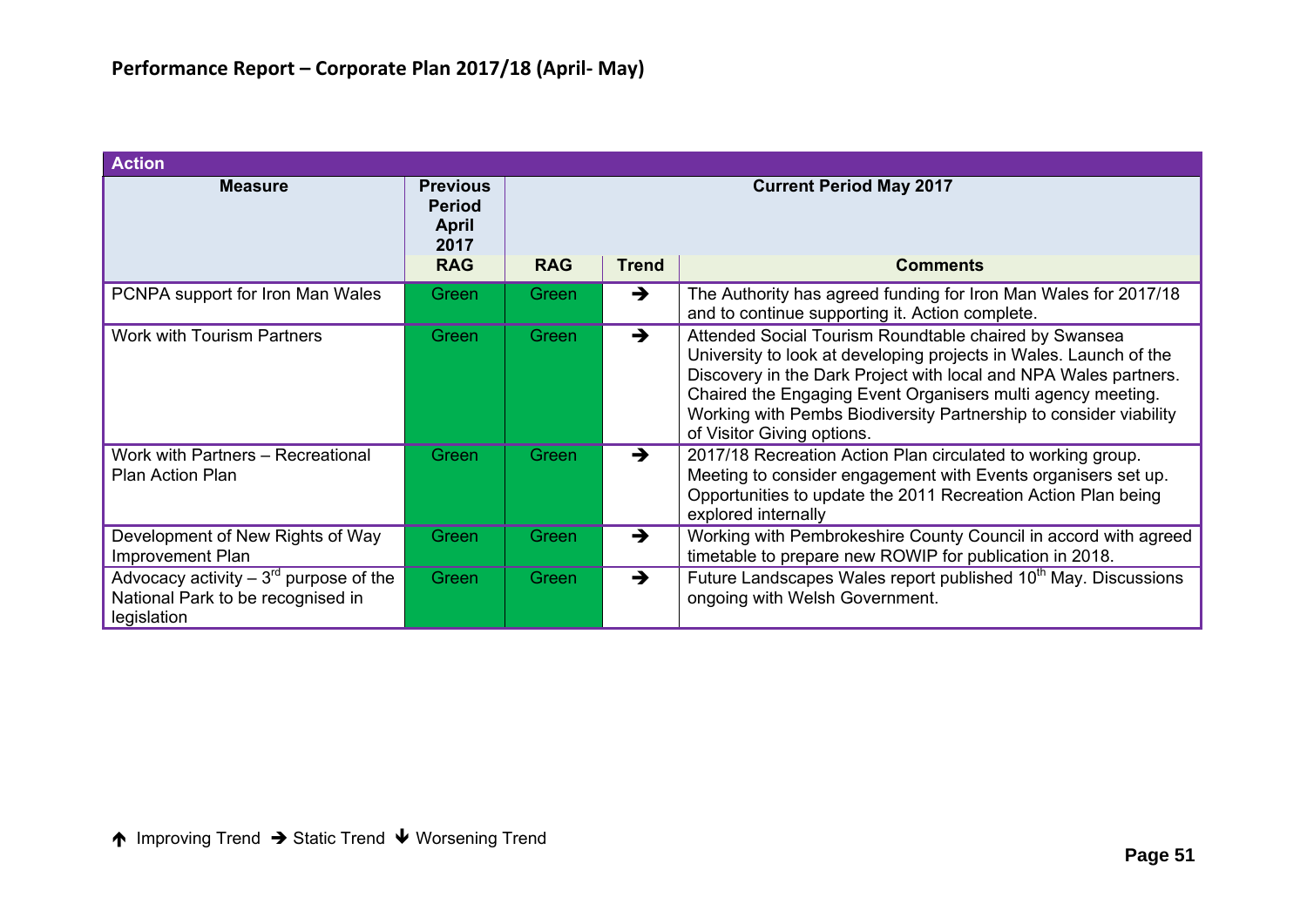# **Objective 2 – Resilience**

| Data Available Quarterly - First set of data for 2017/18 for the following will be available end of July 2017 |                                                                        |  |  |  |  |
|---------------------------------------------------------------------------------------------------------------|------------------------------------------------------------------------|--|--|--|--|
| Ⅰ % in line with Management Plan                                                                              | # Community Groups Involved with INNS ytd                              |  |  |  |  |
| $\vert$ # Voluntary Wardens                                                                                   | HA-INNS removed at source/ injected (ha) ytd                           |  |  |  |  |
| $\parallel$ # Volunteer Days – Conservation ytd                                                               | $\vert \#$ of applications for works to protected trees determined ytd |  |  |  |  |
| Ⅰ % attendance at Volunteer Wardens Study days ytd                                                            | $\frac{1}{4}$ of new tree preservation orders made ytd                 |  |  |  |  |
| # Volunteer Days INNS ytd                                                                                     |                                                                        |  |  |  |  |

| <b>Data Available Annually</b>                                                                                 |               |               |               |                                                                                                                                                           |  |  |
|----------------------------------------------------------------------------------------------------------------|---------------|---------------|---------------|-----------------------------------------------------------------------------------------------------------------------------------------------------------|--|--|
| <b>Measure</b>                                                                                                 | 2014/15       |               |               | 2015/16 data                                                                                                                                              |  |  |
|                                                                                                                | <b>Actual</b> | <b>Actual</b> | <b>Target</b> | <b>Comment</b>                                                                                                                                            |  |  |
| # of approved developments contrary to landscape protection<br>policies (LDP policy 8) - LDP monitoring report |               |               |               | 2 developments permitted<br>contrary to any criterion in any<br>one year. 2016/17 results will<br>be reported as part of Annual<br>LDP monitoring report. |  |  |

| <b>Action</b>                                                       |                                                          |                                |               |                                                                                                                                                                                                                                                                                                        |  |  |
|---------------------------------------------------------------------|----------------------------------------------------------|--------------------------------|---------------|--------------------------------------------------------------------------------------------------------------------------------------------------------------------------------------------------------------------------------------------------------------------------------------------------------|--|--|
| <b>Measure</b>                                                      | <b>Previous</b><br><b>Period</b><br><b>April</b><br>2017 | <b>Current Period May 2017</b> |               |                                                                                                                                                                                                                                                                                                        |  |  |
|                                                                     | <b>RAG</b>                                               | <b>RAG</b>                     | <b>Trend</b>  | <b>Comments</b>                                                                                                                                                                                                                                                                                        |  |  |
| Development of volunteer<br>ambassadors through Pathways<br>Project | Green.                                                   | Green                          | →             | The Pathways Project is due to start in in the summer of this year.<br>One of the key objectives will be to develop the roles of volunteers<br>as National Park Ambassadors. Training and experiential learning<br>will be part of the package offered to volunteers wishing to become<br>Ambassadors. |  |  |
| Involvement with Partnership<br>Networks that contribute to the     | Green                                                    | Green                          | $\rightarrow$ | The NPA is a member of the Pembrokeshire Nature Partnership<br>(PNP - formerly the Pembrokeshire Biodiversity Partnership). The                                                                                                                                                                        |  |  |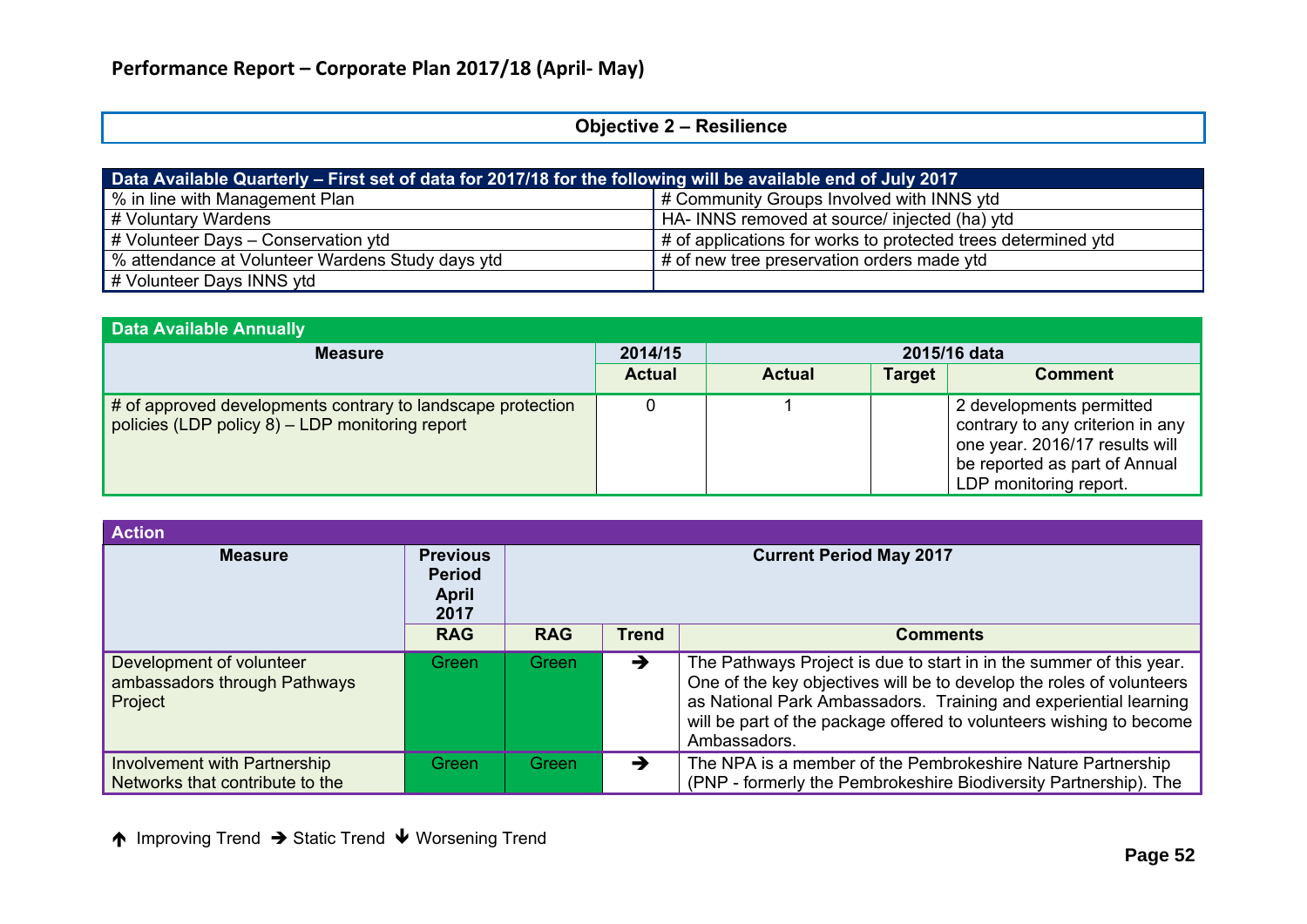| management of the National Park's<br><b>Ecosystems</b>                                            |       |       |               | PNP provides a strategic overview and forum for collaboration in<br>implementing EU, UK, Welsh and local priorities for biodiversity<br>action. NPA Report 09/17 of 29th March 2017 provides more<br>background on PCNPA's membership of the PNP. Current<br>membership is: Amphibian and Reptile Conservation; Buglife;<br>Darwin Centre; Farmer's Union of Wales; Keep Wales Tidy;<br>National Trust; Natural Resources Wales; Pembrokeshire Coast<br>National Park Authority; Pembrokeshire County Council; PLANED;<br>Welsh Government (funded by, not a terms of reference<br>signatory); West Wales Biodiversity Information Centre; Wildlife<br>Trust of South and West Wales. |
|---------------------------------------------------------------------------------------------------|-------|-------|---------------|---------------------------------------------------------------------------------------------------------------------------------------------------------------------------------------------------------------------------------------------------------------------------------------------------------------------------------------------------------------------------------------------------------------------------------------------------------------------------------------------------------------------------------------------------------------------------------------------------------------------------------------------------------------------------------------|
| Submission of Funding Bids/ funding<br><b>Bid Outcomes (Conservation and</b><br>enhancement work) | Green | Green | $\rightarrow$ | A bid to Welsh Government for finance to continue and extend the<br>Stitch in Time project (combating invasive species focused on the<br>Gwaun catchment) resulted in £100k being awarded.                                                                                                                                                                                                                                                                                                                                                                                                                                                                                            |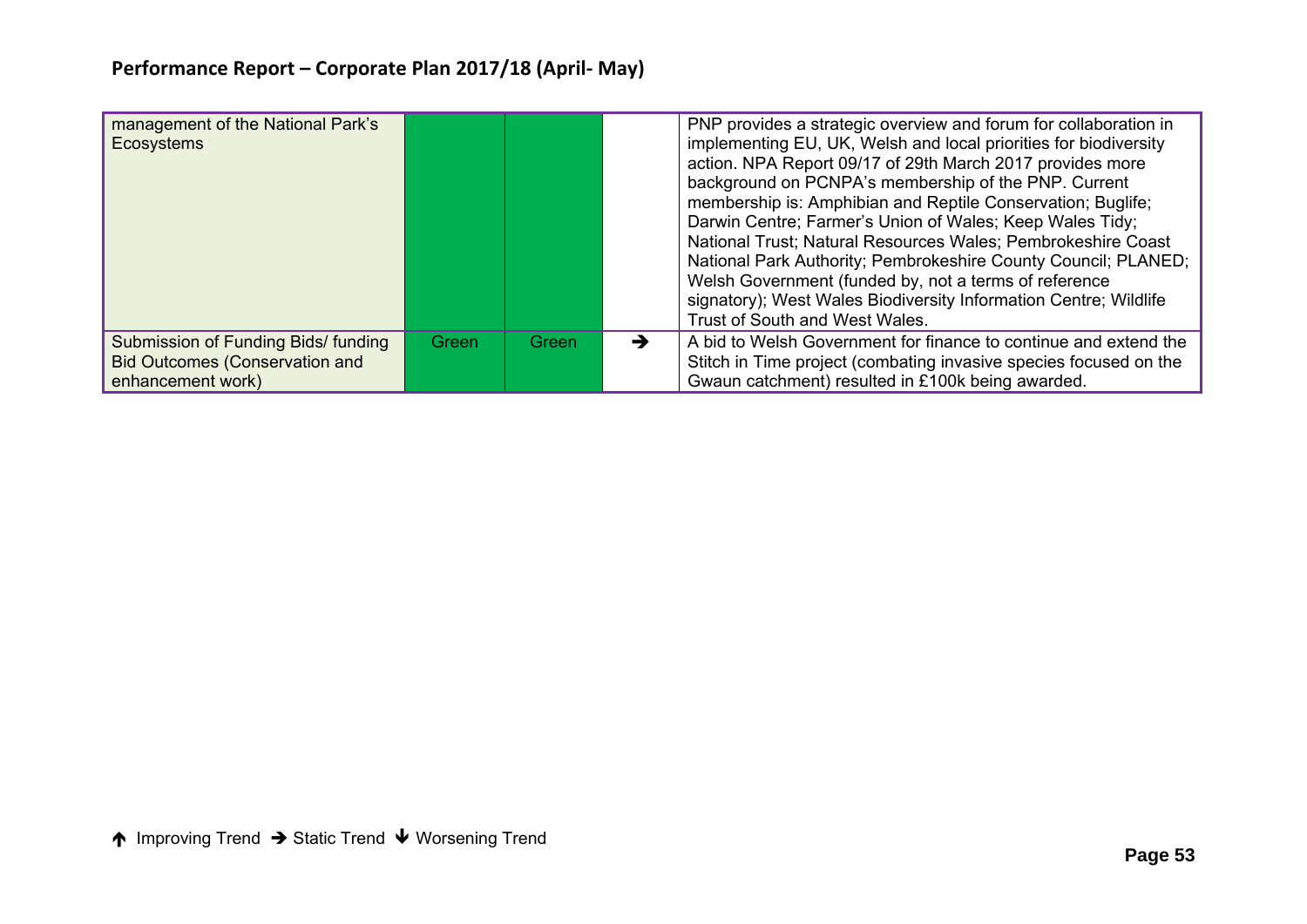# **Objective 3 – Health and Well-being**

| <b>Data Available Monthly</b> |                    |                                                             |               |                                   |            |              |                                                                                                                                                        |
|-------------------------------|--------------------|-------------------------------------------------------------|---------------|-----------------------------------|------------|--------------|--------------------------------------------------------------------------------------------------------------------------------------------------------|
| <b>Measure</b>                | <b>May</b><br>2016 | 2017/18<br><b>Previous</b><br>Period -<br><b>April 2017</b> |               | 2017/18 Current Period - May 2017 |            |              |                                                                                                                                                        |
|                               | <b>Actual</b>      | <b>Actual</b>                                               | <b>Actual</b> | <b>Target</b>                     | <b>RAG</b> | <b>Trend</b> | <b>Comments</b>                                                                                                                                        |
| # of web walks downloaded     | New<br>Indicator   | 3643                                                        | 7653          |                                   |            |              | In May the three walks with the<br>highest downloads were:<br>Stackpole head (half day) - 105<br>Tenby (half-day) $-78$<br>Manorbier (Short Walk) - 74 |

| Data Available Quarterly - First set of data for 2017/18 for the following will be available end of July 2017 |                                                                    |
|---------------------------------------------------------------------------------------------------------------|--------------------------------------------------------------------|
| # Participants in outdoor learning sessions ytd                                                               | # family JMA awarded                                               |
| # Outdoor training sessions for teacher ytd                                                                   | # School children engaged in physically active sessions            |
| # Teacher trained in outdoor learning ytd                                                                     | # School children participating in walks led by PCNPA              |
| # Participants Walkability Scheme ytd                                                                         | % Schools in National Park engaged with physically active sessions |
|                                                                                                               | vtd                                                                |
| # group leaders trained through Walk leader training session ytd                                              | % Schools in Pembrokeshire engaged with physically active sessions |
|                                                                                                               | vtd                                                                |
| # of people using footpath (from fixed counters) ytd                                                          | # Community Project Events ytd                                     |
| # participants in walks led by rangers, centre staff and volunteers ytd                                       | # Volunteer days ytd                                               |

| <b>Action</b>                      |                   |                                |       |                                                                 |  |
|------------------------------------|-------------------|--------------------------------|-------|-----------------------------------------------------------------|--|
| <b>Measure</b>                     | <b>Previous</b>   | <b>Current Period May 2017</b> |       |                                                                 |  |
|                                    | <b>Period</b>     |                                |       |                                                                 |  |
|                                    | <b>April 2017</b> |                                |       |                                                                 |  |
|                                    | <b>RAG</b>        | <b>RAG</b>                     | Trend | <b>Comments</b>                                                 |  |
| Work with West Wales Natural Heath | Green             | Green                          |       | Work with NPW Wales supporting this initiative during joint NPA |  |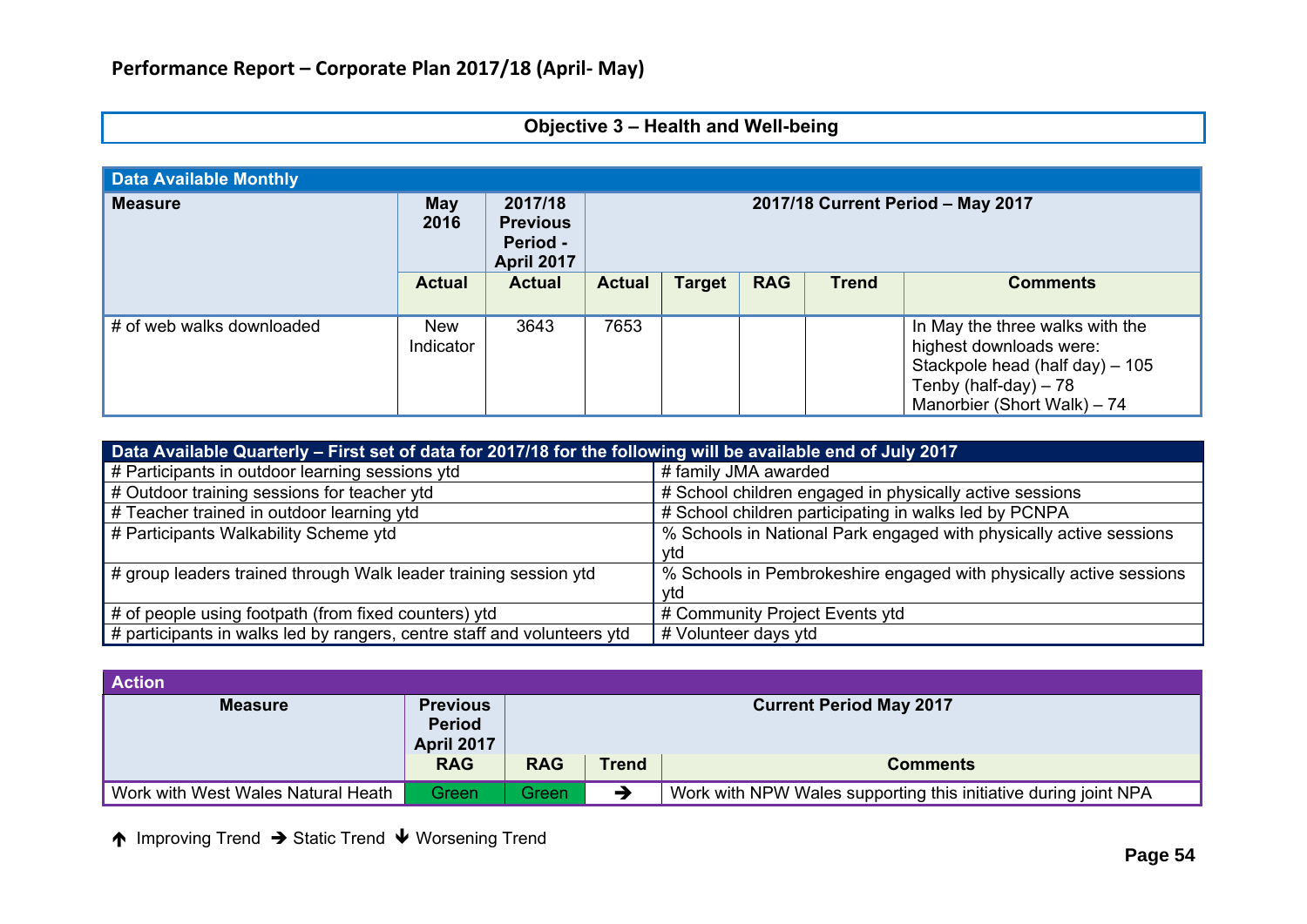| <b>Network</b>                                                                                                                  |       |       |               | meetings. Opportunities for research / information sharing explored<br>with network co-ordinators and Swansea University. Attended NHS<br>Big Proactive Care event in Llanelli. WWNHS first Communities of<br>Practice meeting held.                                                                                                                                                                                                                                                                                                                                                                                                                                                                                                                                                                                                                                          |
|---------------------------------------------------------------------------------------------------------------------------------|-------|-------|---------------|-------------------------------------------------------------------------------------------------------------------------------------------------------------------------------------------------------------------------------------------------------------------------------------------------------------------------------------------------------------------------------------------------------------------------------------------------------------------------------------------------------------------------------------------------------------------------------------------------------------------------------------------------------------------------------------------------------------------------------------------------------------------------------------------------------------------------------------------------------------------------------|
| Let's Walk Pembrokeshire Initiative                                                                                             | Green | Green | $\rightarrow$ | Meeting held with key partners to identify and coordinate Let's Walk<br>Events to Walking month of May. Promoted Walking month of May.<br>Walks and events offered by schools and partner organisations.<br>Social media used to promote walking - good feedback on the level<br>of engagement and awareness raising of walking opportunities<br>locally.                                                                                                                                                                                                                                                                                                                                                                                                                                                                                                                     |
| Development of mechanisms to<br>encourage formation of 'friends<br>walking groups'                                              | Green | Green | $\rightarrow$ | The 2 day Walk Leader training course was delivered by PCNPA's<br>Walkability Officer in April of this year with 6 participants. The<br>course provides health and safety, navigation and walk planning<br>information combined with a walk for which participants are asked to<br>plan and lead sections. This training (which is provided free of<br>charge) is one of the resources we have to offer in enabling more<br>walking group activity to take place. We have been talking to the<br>Health Board in recent months with a view to promoting walking<br>opportunities in doctors surgeries locally. The Authority has<br>produced a Walking Groups Directory for Pembrokeshire that<br>provides information on around 30 groups actively offering walking<br>opportunities locally. Details of how to access these opportunities<br>are included in the directory. |
| Confirmation of continued support for<br>bus service (Greenways)                                                                | Green | Green | $\rightarrow$ | Funding confirmed for 2017/18.                                                                                                                                                                                                                                                                                                                                                                                                                                                                                                                                                                                                                                                                                                                                                                                                                                                |
| Refugee involvement in activities and<br>opportunities if the Authority -<br>Walkability, Youth Rangers,<br>Activities, Centres | Green | Green | $\rightarrow$ | National Park Authority is aware of refugees coming to<br>Pembrokeshire and we are working towards some involvement.                                                                                                                                                                                                                                                                                                                                                                                                                                                                                                                                                                                                                                                                                                                                                          |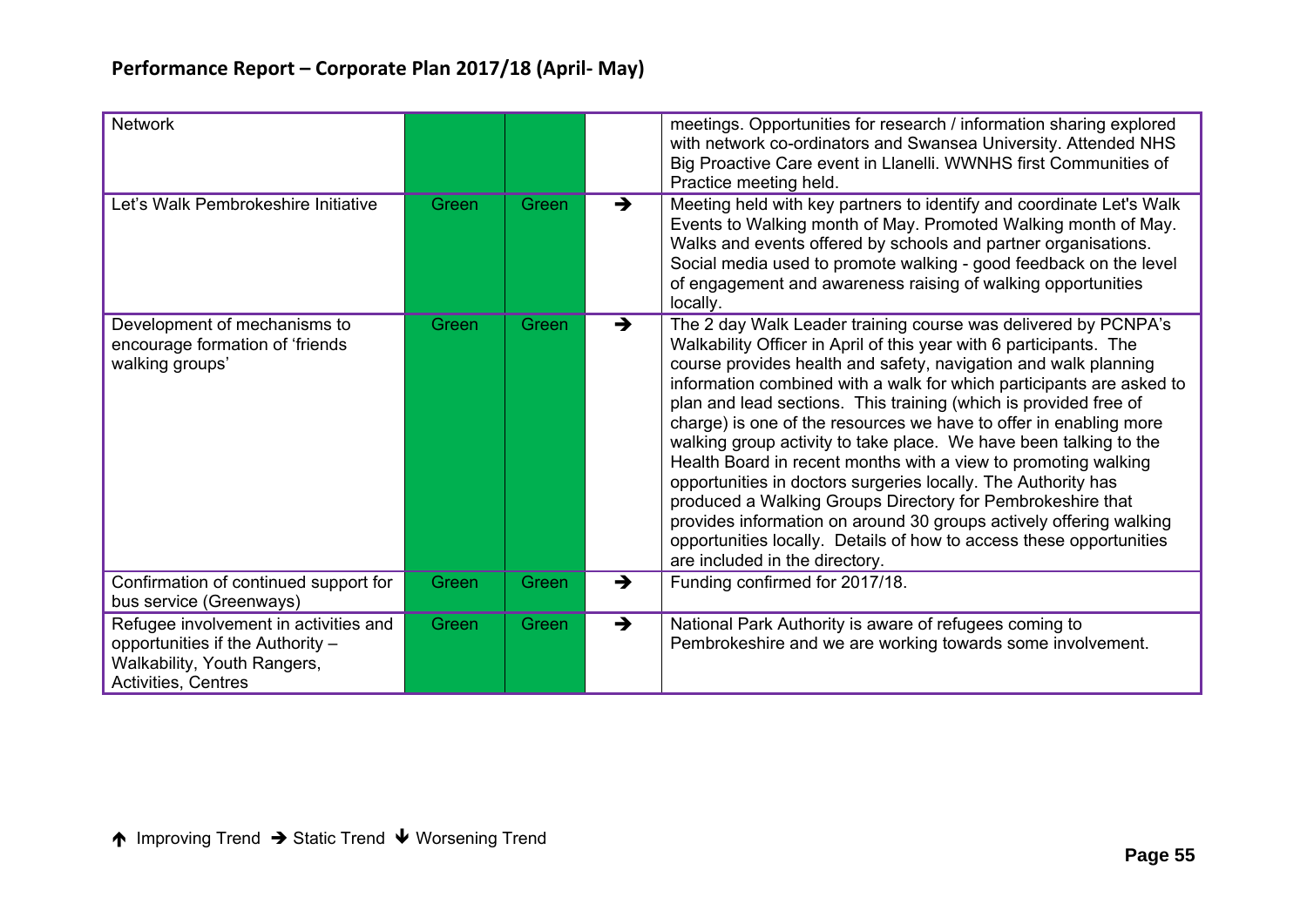# **Objective 4 – Equality**

| Data Available Monthly                  |                 |                                                             |                                   |               |            |              |                                   |
|-----------------------------------------|-----------------|-------------------------------------------------------------|-----------------------------------|---------------|------------|--------------|-----------------------------------|
| <b>May 2016</b>                         | <b>May 2016</b> | 2017/18<br><b>Previous</b><br>Period -<br><b>April 2017</b> | 2017/18 Current Period - May 2017 |               |            |              |                                   |
|                                         | <b>Actual</b>   | <b>Actual</b>                                               | <b>Actual</b>                     | <b>Target</b> | <b>RAG</b> | <b>Trend</b> | <b>Comments</b>                   |
| # of web wheelchair walks<br>downloaded | 345             | 687                                                         |                                   |               |            |              | 9.1% of the web walks downloaded. |

| Data Available Quarterly – First set of data for 2017/18 for the following will be available end of July 2017 |                                                                        |  |  |  |  |
|---------------------------------------------------------------------------------------------------------------|------------------------------------------------------------------------|--|--|--|--|
| $\vert \#$ EIA Screenings completed                                                                           | Ⅰ % Equality Monitoring Information Completed on Pobl y Parc           |  |  |  |  |
| $\parallel \#$ EIA completed and outcomes reported to Members ytd                                             | $\parallel$ # hard to reach (Social Inclusion) people engaged with ytd |  |  |  |  |

| <b>Data Available Annually</b> |               |               |                                                    |
|--------------------------------|---------------|---------------|----------------------------------------------------|
| <b>Measure</b>                 |               |               | 2016/17 data                                       |
|                                | <b>Actual</b> | <b>Target</b> | <b>Comment</b>                                     |
| # Beach Wheelchairs hosted     |               |               | Beach Wheelchair now hosted at Freshwater<br>East. |

| <b>Action</b>                                                                     |                                                       |                                |              |                                                                                                                                                                                                                                                                               |  |  |
|-----------------------------------------------------------------------------------|-------------------------------------------------------|--------------------------------|--------------|-------------------------------------------------------------------------------------------------------------------------------------------------------------------------------------------------------------------------------------------------------------------------------|--|--|
| <b>Measure</b>                                                                    | <b>Previous</b><br><b>Period</b><br><b>April 2017</b> | <b>Current Period May 2017</b> |              |                                                                                                                                                                                                                                                                               |  |  |
|                                                                                   | <b>RAG</b>                                            | <b>RAG</b>                     | <b>Trend</b> | <b>Comments</b>                                                                                                                                                                                                                                                               |  |  |
| Activities undertaken to provide<br>traineeship and volunteering<br>opportunities | Greenl                                                | Green                          | →            | The 'pathways' project starting in the Summer of 2017, focuses on<br>the benefits of volunteering as one of the 'pathways' for people to<br>experience the outdoors. Supported opportunities to join in<br>voluntary activity across the National Park will be made available |  |  |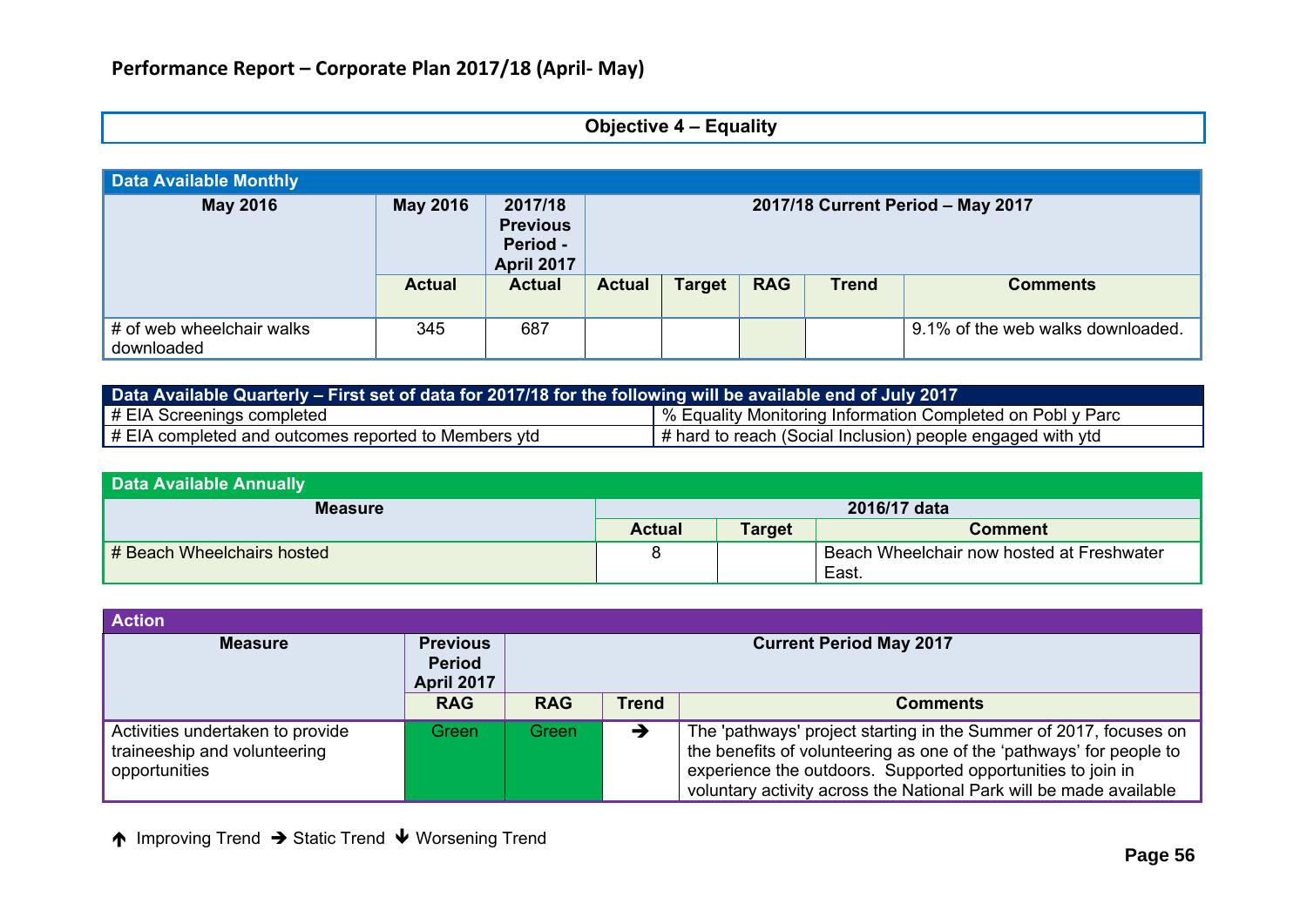|                                                                                                                                  |       |              | to more than 2000 individuals from disadvantaged groups as part<br>of a 3 year project. Participants will be encouraged to develop<br>new skills and enrich their experience of the outdoors through<br>learning and training opportunities delivered in parallel to their<br>volunteering. Through voluntary input the project will achieve<br>significant environmental improvements for communities in and<br>around Pembrokeshire Coast National Park. Alongside the<br>project's focus on individual benefits (in spending more time<br>outdoors) we will also be seeking to build the capacity of local<br>groups and organisations to work outdoors with disadvantaged<br>groups. This will be achieved through a 'training and learning<br>pathway', with the project team working alongside specific groups<br>to showcase good practice in working outdoors with specific client<br>groups and in providing tailored support for staff and volunteers. |
|----------------------------------------------------------------------------------------------------------------------------------|-------|--------------|------------------------------------------------------------------------------------------------------------------------------------------------------------------------------------------------------------------------------------------------------------------------------------------------------------------------------------------------------------------------------------------------------------------------------------------------------------------------------------------------------------------------------------------------------------------------------------------------------------------------------------------------------------------------------------------------------------------------------------------------------------------------------------------------------------------------------------------------------------------------------------------------------------------------------------------------------------------|
| <b>Equality Monitoring Data on</b><br><b>Applicants reported Annually</b>                                                        | Green | Green        | Data to be included as part of Annual Report on meeting Well-<br>$\rightarrow$<br>being Objectives. Personnel collating data for its inclusion in<br>report.                                                                                                                                                                                                                                                                                                                                                                                                                                                                                                                                                                                                                                                                                                                                                                                                     |
| Work with partners to promote<br>accessible and inclusive tourism                                                                | Green | <b>Green</b> | $\rightarrow$<br>Attended Social Tourism Roundtable. Discovery in the Dark<br>photography commission to provide images to promote accessible<br>tourism / visitor experiences. Attended Pembrokeshire Play<br>Partnership meeting and discussed Play Day opportunities for<br>children of visitors and residents.                                                                                                                                                                                                                                                                                                                                                                                                                                                                                                                                                                                                                                                |
| Audit of customer facing and<br>promotional services to identify gaps<br>in service delivery and barriers for<br>specific groups | Green | Green        | $\rightarrow$<br>Audit template and approach in development.                                                                                                                                                                                                                                                                                                                                                                                                                                                                                                                                                                                                                                                                                                                                                                                                                                                                                                     |
| Equality awareness activities - Staff<br>& Members                                                                               | Green | Green        | $\rightarrow$<br>Meeting between personnel and performance arranged for June to<br>discuss programme. Calendar and information in development.                                                                                                                                                                                                                                                                                                                                                                                                                                                                                                                                                                                                                                                                                                                                                                                                                   |
| Welsh Government mentoring<br>scheme                                                                                             |       |              | Mentoring scheme not continued due to Welsh Government<br>appointing a third new Member to commence in February 2018.<br>To be reviewed in March 2019 in preparation for new WG<br>appointments in 2020. Action complete.                                                                                                                                                                                                                                                                                                                                                                                                                                                                                                                                                                                                                                                                                                                                        |
| Development of model to enable<br>young people to inform and                                                                     | Green | Green        | Research being undertaken into potential models available.<br>$\rightarrow$<br>Involvement as external partner with Swansea University in bid for                                                                                                                                                                                                                                                                                                                                                                                                                                                                                                                                                                                                                                                                                                                                                                                                                |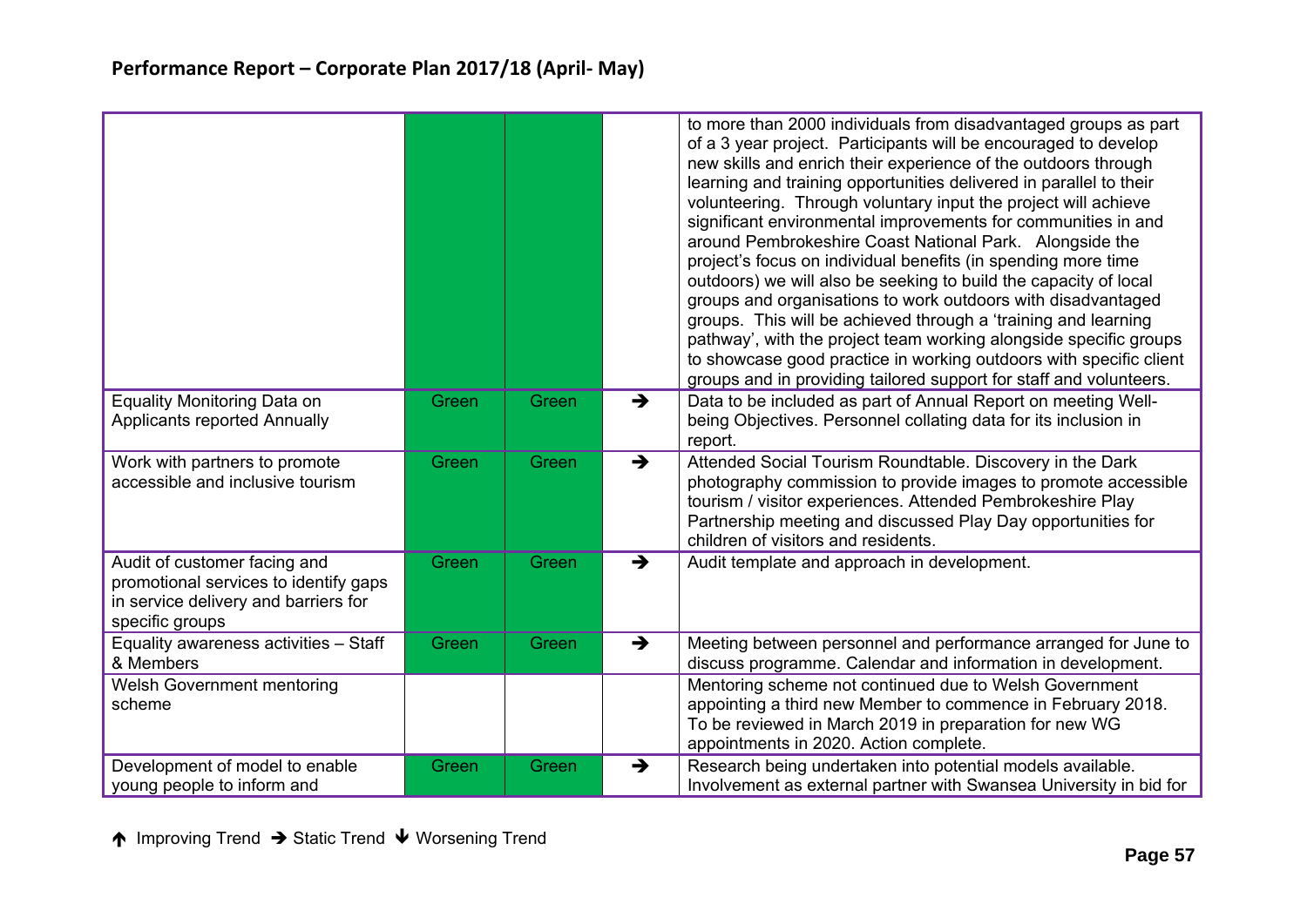# **Performance Report – Corporate Plan 2017/18 (April‐ May)**

| contribute to the development of the<br>next National Management Plan |       |       | Cherish-De funding available to carry out a pilot project with<br>the following working title - "Developing a Digital Tool to<br>investigate the views of young people living in the National Park<br>about their connection to the Landscape". |
|-----------------------------------------------------------------------|-------|-------|-------------------------------------------------------------------------------------------------------------------------------------------------------------------------------------------------------------------------------------------------|
| Development in terms of changes to<br>NJC scales                      | Green | Green | From 1st April 2017, the NPA implemented the revised Living<br>→<br>Wage rate of £8.45 ph. WLGA pay consultation meeting set for<br>25th July 2017, where they will consider the work being<br>undertaken to 'modernise' the NJC pay spine.     |
| Development of Engagement Plan                                        | Green | Green | Engagement Plan for 2018/19 Corporate Plan in development.<br>→                                                                                                                                                                                 |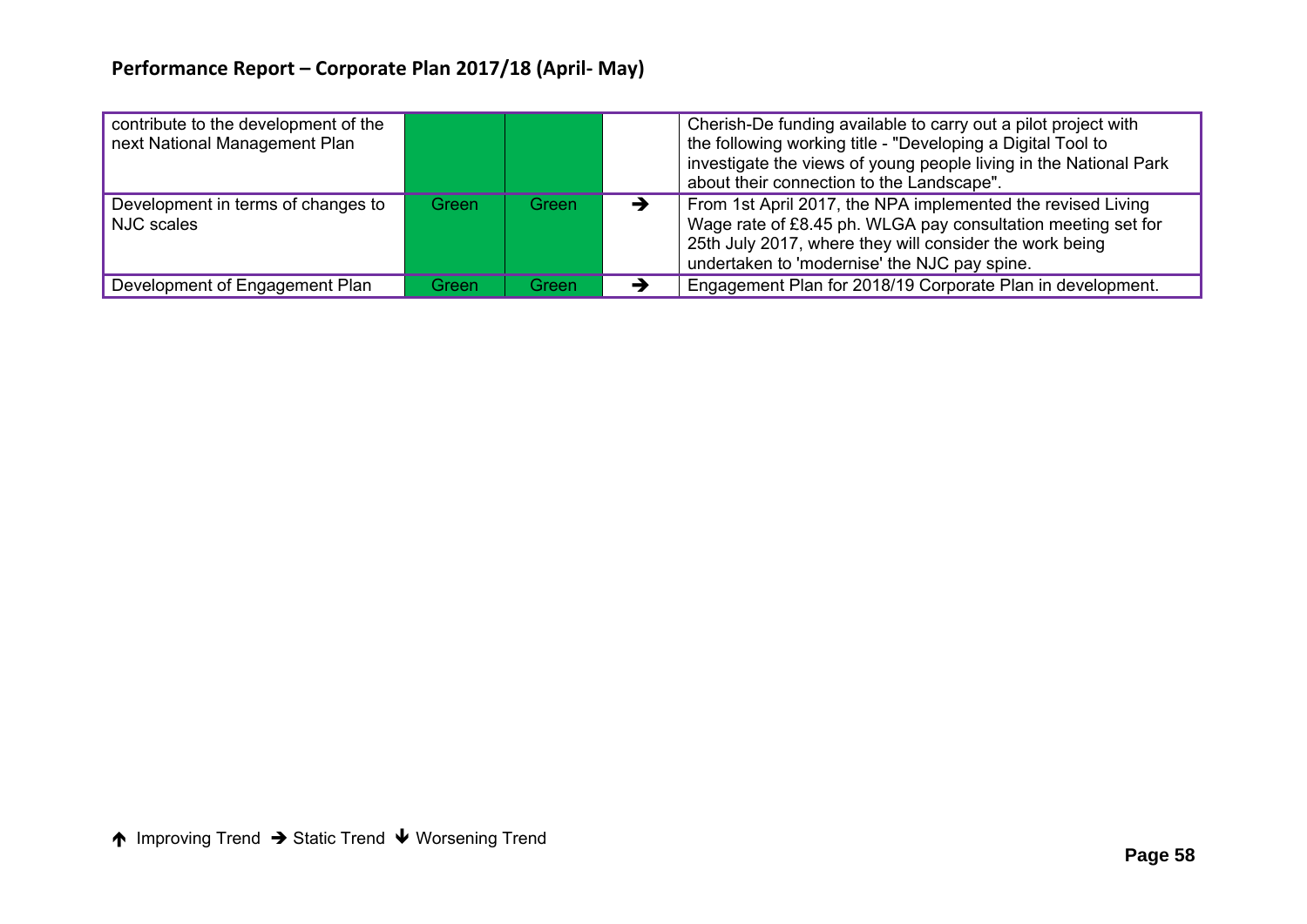# **Objective 5 – Community**

| Data Available Quarterly - First set of data for 2017/18 for the following will be available end of July 2017 |                                                                          |  |  |  |
|---------------------------------------------------------------------------------------------------------------|--------------------------------------------------------------------------|--|--|--|
| % Affordable Housing Units Approved ytd                                                                       | # Community events and fairs held at centres ytd                         |  |  |  |
| # Affordable Housing Units Approved ytd                                                                       | # Community groups using OYP ytd                                         |  |  |  |
| # Youth Rangers                                                                                               | % of enforcement cases investigated (determined whether a breach of      |  |  |  |
|                                                                                                               | planning control has occurred and, if so, resolved whether or not        |  |  |  |
|                                                                                                               | enforcement action is expedient) within 84 days                          |  |  |  |
| # Young people engaged with through Youth Clubs ytd                                                           | Average time taken to investigate enforcement cases in days ytd          |  |  |  |
| # Community engagement events Rangers/ Discovery Team/ Centres                                                | % of enforcement cases where enforcement action is taken or a            |  |  |  |
| ytd                                                                                                           | retrospective application received within 180 days from the start of the |  |  |  |
|                                                                                                               | case (in those cases where it was expedient to enforce)?                 |  |  |  |
| $\sharp$ # attending pop up events ytd                                                                        | Average time taken to take enforcement action in days                    |  |  |  |

| <b>Action</b>                                                                                                         |                                                       |                                |               |                                                                                                                                                                                                                                                                                                                                                                                                                                                              |  |  |
|-----------------------------------------------------------------------------------------------------------------------|-------------------------------------------------------|--------------------------------|---------------|--------------------------------------------------------------------------------------------------------------------------------------------------------------------------------------------------------------------------------------------------------------------------------------------------------------------------------------------------------------------------------------------------------------------------------------------------------------|--|--|
| <b>Measure</b>                                                                                                        | <b>Previous</b><br><b>Period</b><br><b>April 2017</b> | <b>Current Period May 2017</b> |               |                                                                                                                                                                                                                                                                                                                                                                                                                                                              |  |  |
|                                                                                                                       | <b>RAG</b>                                            | <b>RAG</b>                     | <b>Trend</b>  | <b>Comments</b>                                                                                                                                                                                                                                                                                                                                                                                                                                              |  |  |
| Interpretation projects involving and<br>supporting community groups to tell<br>their stories about the National Park | Green                                                 | Green                          | $\rightarrow$ | Meeting with Solva Heritage Group on 23 May to discuss a<br>heritage trail in the Whitchurch parish, looking at potential trails<br>and providing advice on how to create a trail.                                                                                                                                                                                                                                                                           |  |  |
| Work engaging with new community<br>groups and communities through<br><b>INNS</b>                                     | <b>Green</b>                                          | Green                          | →             | Involvement to date includes the following community groups<br>operating in and around the project area: Coed Cymru,<br>Cymdeithas Llandudoch, Friends of the Pembrokeshire Coast<br>National Park, Keep Wales Tidy, Nevern Anglers, Newport Paths<br>Group, Pembrokeshire Coast National Park Youth Rangers and<br>Voluntary Wardens, Pembrokeshire Rivers Trust, Tir Coed. New<br>community stakeholders will be added to the list on an ongoing<br>basis. |  |  |
| Mapping exercise – identification of<br>communities with limited<br>engagement                                        | <b>Amber</b>                                          | Amber                          | →             | Mapping activities have yet to commence.                                                                                                                                                                                                                                                                                                                                                                                                                     |  |  |

↑ Improving Trend → Static Trend ↓ Worsening Trend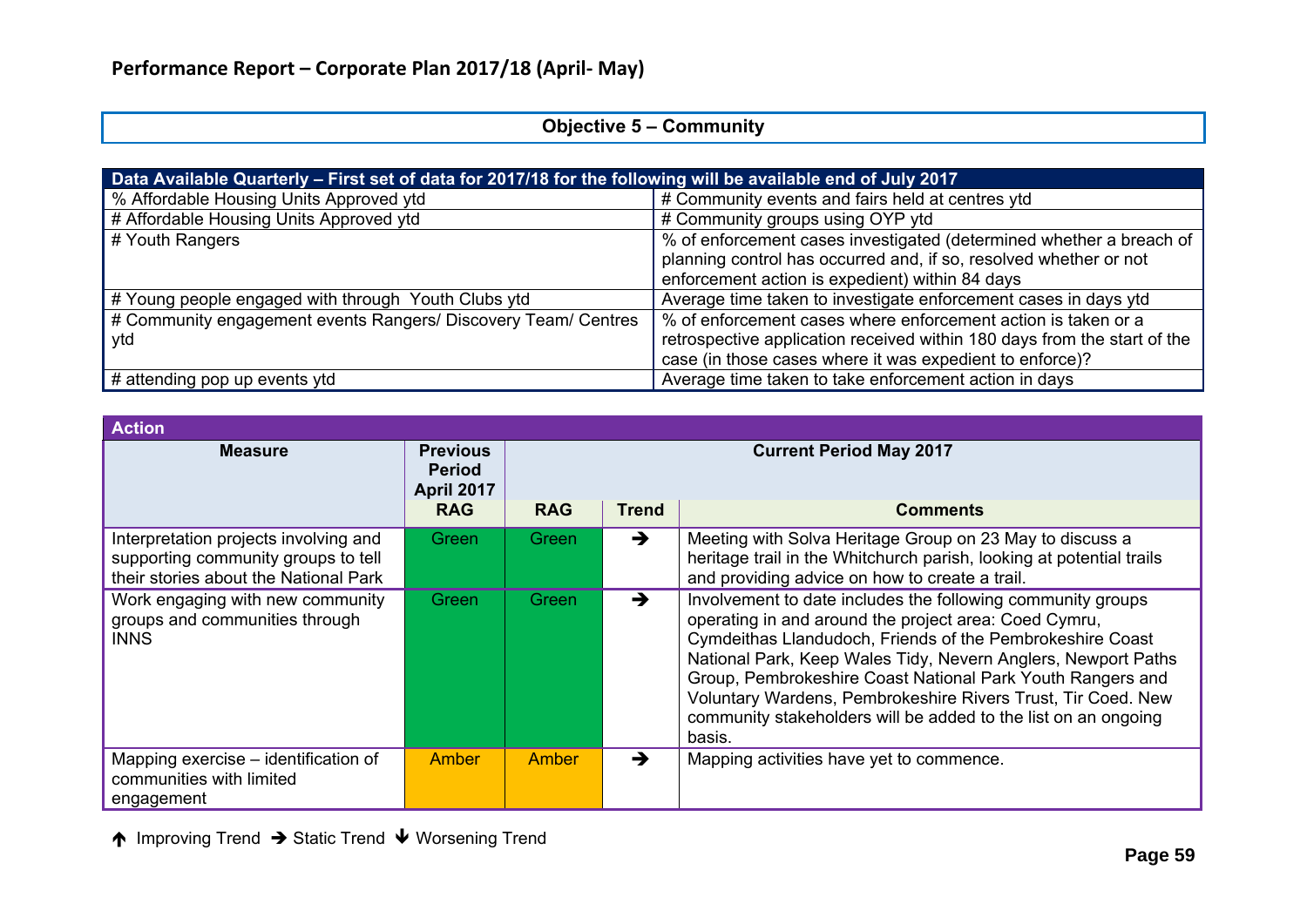# **Performance Report – Corporate Plan 2017/18 (April‐ May)**

| Identify new opportunities to<br>maximise community use of our<br>facilities                                                  | Green | Green | →             | OYP facilities used by Babi a Fi and Memory Café in May.                                                                                                                  |
|-------------------------------------------------------------------------------------------------------------------------------|-------|-------|---------------|---------------------------------------------------------------------------------------------------------------------------------------------------------------------------|
| Development of a custodian<br>volunteering scheme for 'stretches of<br>path', historical sites and other sites<br>in the Park | Amber | Amber | $\rightarrow$ | Not commenced yet, pending appointment of Volunteer Co-<br>ordinator.                                                                                                     |
| Implementation of new online<br>document management facility                                                                  | Green | Green | →             | Work to implement the Document Management System has<br>commenced and a timetable for implementation agreed. It is<br>expected to 'go live' with the system October 2017. |
| Development of methods to capture<br>positive impact of front line services<br>on communities                                 | Green | Green | $\rightarrow$ | Template produced for Discovery Team to collate case studies<br>and feedback. Approach to analysing qualitative data from centres<br>being developed.                     |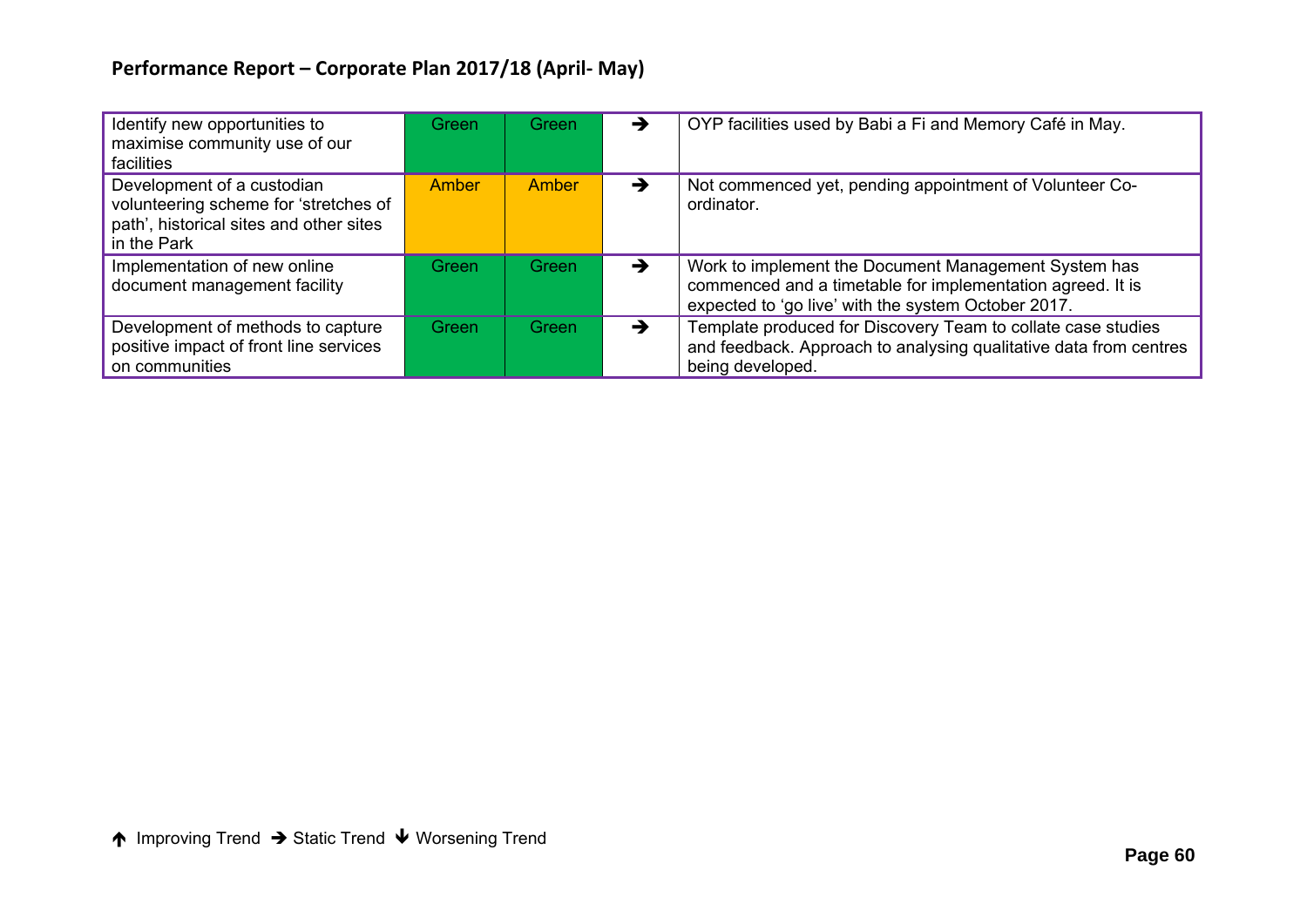### **Objective 6 – Culture**

| <b>Data Available Monthly</b>                                    |                         |                                                             |                                   |               |            |               |                                                                                                                                                         |
|------------------------------------------------------------------|-------------------------|-------------------------------------------------------------|-----------------------------------|---------------|------------|---------------|---------------------------------------------------------------------------------------------------------------------------------------------------------|
| <b>Measure</b>                                                   | <b>May</b><br>2016      | 2017/18<br><b>Previous</b><br>Period -<br><b>April 2017</b> | 2017/18 Current Period - May 2017 |               |            |               |                                                                                                                                                         |
|                                                                  | <b>Actual</b>           | <b>Actual</b>                                               | <b>Actual</b>                     | <b>Target</b> | <b>RAG</b> | <b>Trend</b>  | <b>Comments</b>                                                                                                                                         |
| # of sites of historic interest<br>communities involved with ytd | <b>New</b><br>Indicator | 2                                                           | 3                                 |               |            |               | Placed a sign at Craig Rhosyfelin to<br>monitor damage to site in conjunction<br>with local community who raised the<br>issue.                          |
| # cultural participants ytd                                      | 12497                   | 5992                                                        | 10998                             | 8000          | Green      | $\rightarrow$ | Higher number of cultural participants in<br>2016/17 due to impact of Constable<br>exhibition.                                                          |
| # Gallery visitors ytd                                           | 9885                    | 2800                                                        | 5255                              |               |            |               | Boost to # Gallery visitors in 2016/17 due<br>to Constable exhibition. Gallery figures<br>are above 2015 figures of 5198.                               |
| Gallery conversion rate ytd                                      | 34.35                   | 20.02                                                       | 19.10                             |               |            |               | Higher Gallery conversion rate in<br>2016/17 due to impact of Constable<br>exhibition. Gallery conversion rate<br>slightly below 2015/16 rate of 20.86% |

| Data Available Quarterly – First set of data for 2017/18 for the following will be available end of July              |                                                                       |  |  |  |  |
|-----------------------------------------------------------------------------------------------------------------------|-----------------------------------------------------------------------|--|--|--|--|
| $\parallel$ # participants in historical activities and events ytd                                                    | # Activities delivered by Rangers, Discovery and Centres in Welsh ytd |  |  |  |  |
| # School children involved in historic activities through our Education                                               | # School sessions delivered in Welsh ytd                              |  |  |  |  |
| sessions                                                                                                              |                                                                       |  |  |  |  |
| # participants at Year of Legends related events and activities held by $\parallel \#$ Community groups using OYP ytd |                                                                       |  |  |  |  |
| $\mathsf I$ the Authority ytd                                                                                         |                                                                       |  |  |  |  |
| Ⅰ % Buildings at Risk                                                                                                 | $\vert \#$ Community events and fairs held at centres ytd             |  |  |  |  |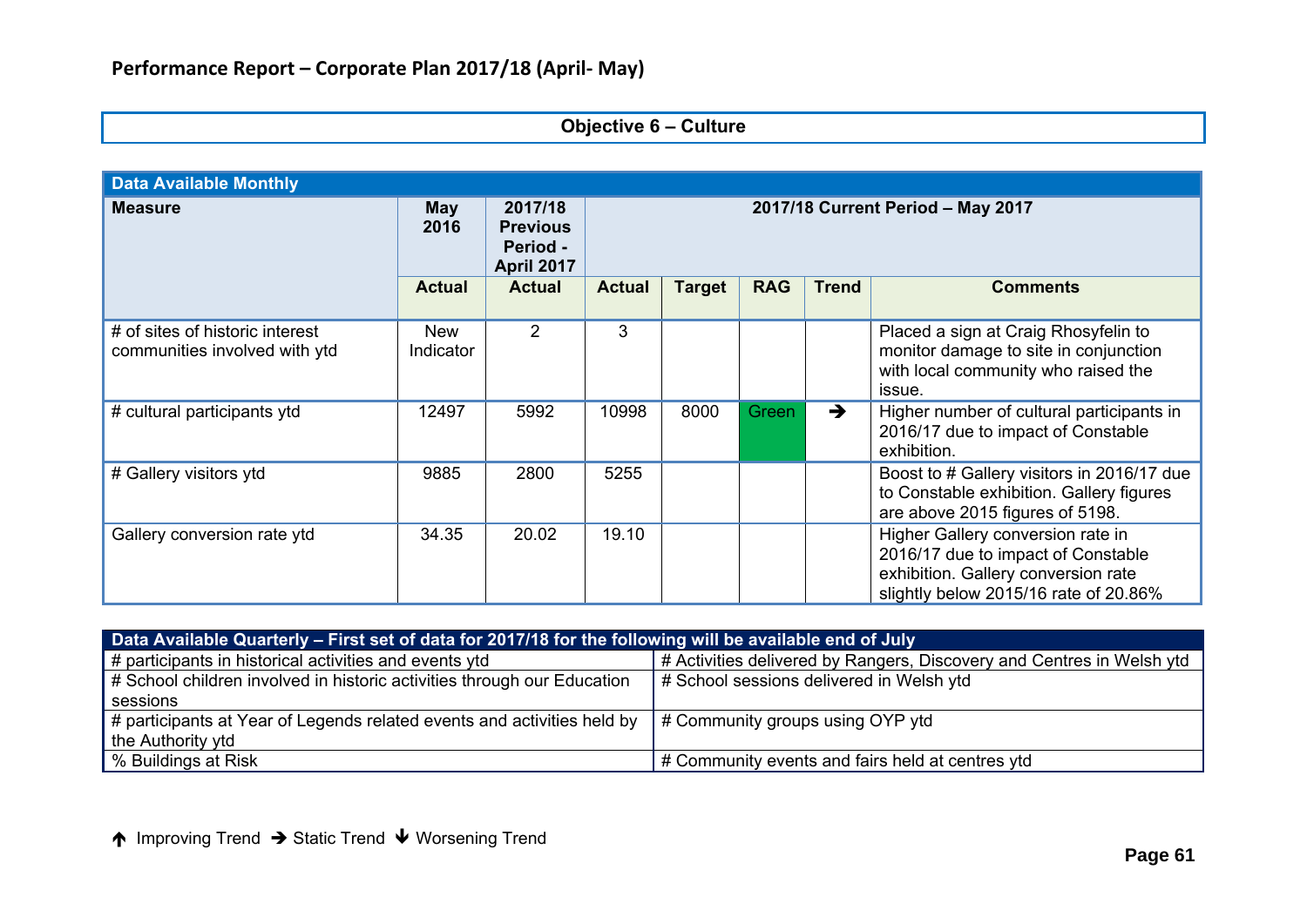| <b>Action</b>                                                                                                          |                                                       |                                |               |                                                                                                                                                                                                                                                                                                                                                                                                                                                                                                                                                                                                                                                                                                          |  |  |
|------------------------------------------------------------------------------------------------------------------------|-------------------------------------------------------|--------------------------------|---------------|----------------------------------------------------------------------------------------------------------------------------------------------------------------------------------------------------------------------------------------------------------------------------------------------------------------------------------------------------------------------------------------------------------------------------------------------------------------------------------------------------------------------------------------------------------------------------------------------------------------------------------------------------------------------------------------------------------|--|--|
| <b>Measure</b>                                                                                                         | <b>Previous</b><br><b>Period</b><br><b>April 2017</b> | <b>Current Period May 2017</b> |               |                                                                                                                                                                                                                                                                                                                                                                                                                                                                                                                                                                                                                                                                                                          |  |  |
|                                                                                                                        | <b>RAG</b>                                            | <b>RAG</b>                     | <b>Trend</b>  | <b>Comments</b>                                                                                                                                                                                                                                                                                                                                                                                                                                                                                                                                                                                                                                                                                          |  |  |
| Gateways to the National park<br>resources                                                                             | Green                                                 | Green                          | $\rightarrow$ | Interpretation work at Saundersfoot car park - 2 Welcome Panels<br>in progress. Interpretation work at Poppit - new welcome to Poppit<br>sign at the car park entrance, Stay and Play retro poster and an<br>interpretation panel inside the bus shelter.                                                                                                                                                                                                                                                                                                                                                                                                                                                |  |  |
| Implementation of Staff Welsh<br>Language Development Plan                                                             | <b>Amber</b>                                          | <b>Amber</b>                   | $\rightarrow$ | Plan being developed.                                                                                                                                                                                                                                                                                                                                                                                                                                                                                                                                                                                                                                                                                    |  |  |
| Involve education/ social inclusion<br>groups and Wardens in the building<br>of the round houses at Castell<br>Henllys | Green                                                 | Green                          | $\rightarrow$ | Community Archaeologist has liaised with Castell Henllys<br>regarding allowing local primary school children in for free at<br>Castell Henllys in order to see the dig after 3 o'clock and they<br>agreed. In May letters were sent to Bro Ingli, Llanarchllwydog,<br>Maenclochog and Eglwyswrw primary schools informing them of<br>the archaeological excavation and inviting them to Castell Henllys.<br>Community Archaeologist has liaised with Communities First and<br>with our Walkability officer regarding giving a walking tour of<br>Nevern area and ending up at the excavation at Castell Henllys.<br>Tour delivered to the Communities First group from Pembroke<br>Dock on the 8/6/2017. |  |  |
| Support Community Groups in the<br>park restore historic sites of interest                                             | Green                                                 | Green                          | $\rightarrow$ | Placed a 'Vulnerable landscapes' sign at Craig RhosyFelin site<br>due to the local community raising the issue of people damaging<br>the bluestone quarry. Liaising with Tim Darvill regarding SPACES<br>project and future community engagement. Monuments at Risk<br>survey: About 15% of all Scheduled Ancient monuments surveyed<br>so far. The survey has already shown some sites need to have<br>repair work done, in particular the cairns on the Preseli ridge.<br>Collaborating with Richard Vaughan to organise volunteers to help<br>fix the cairns.                                                                                                                                         |  |  |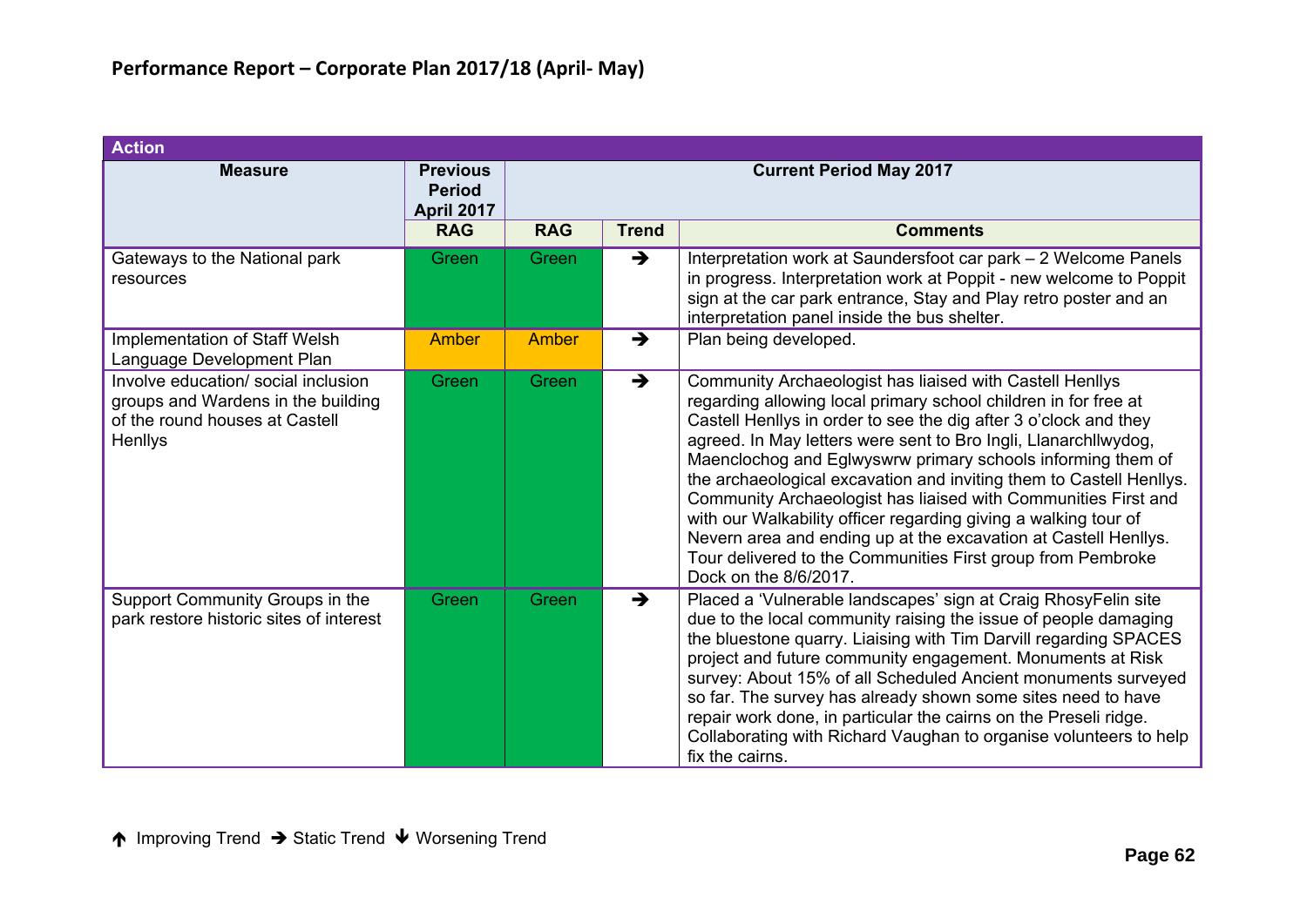# **Objective 7 - Global**

| <b>Data Available Monthly</b>         |                         |                                                             |                                   |               |            |              |                                                            |  |
|---------------------------------------|-------------------------|-------------------------------------------------------------|-----------------------------------|---------------|------------|--------------|------------------------------------------------------------|--|
| <b>Measure</b>                        | <b>May</b><br>2016      | 2017/18<br><b>Previous</b><br>Period -<br><b>April 2017</b> | 2017/18 Current Period - May 2017 |               |            |              |                                                            |  |
|                                       | <b>Actual</b>           | <b>Actual</b>                                               | <b>Actual</b>                     | <b>Target</b> | <b>RAG</b> | <b>Trend</b> | <b>Comments</b>                                            |  |
| # changing Coast photo<br>submissions | <b>New</b><br>Indicator | 66                                                          | 130                               |               |            |              | Participant Feedback - "This is a<br>really great project" |  |

| Data Available Quarterly – First set of data for 2017/18 for the following will be available end of July |                                                   |  |  |  |  |  |  |
|----------------------------------------------------------------------------------------------------------|---------------------------------------------------|--|--|--|--|--|--|
| # datasets uploaded to biodiversity information centre                                                   | $\#$ participants events and activities programme |  |  |  |  |  |  |
| │ % SDF allocated ytd                                                                                    | # John Muir Family Awards awarded                 |  |  |  |  |  |  |
| Schools average feedback rating (1-11) - Inspiration                                                     | $\sharp$ # School children engaged with ytd       |  |  |  |  |  |  |
| Public Average feedback rating (1-11) – Inspiration ytd                                                  |                                                   |  |  |  |  |  |  |

| <b>Action</b>                                                        |                                                       |                                                                                 |   |                                                                                                           |  |  |
|----------------------------------------------------------------------|-------------------------------------------------------|---------------------------------------------------------------------------------|---|-----------------------------------------------------------------------------------------------------------|--|--|
| <b>Measure</b>                                                       | <b>Previous</b><br><b>Period</b><br><b>April 2017</b> | <b>Current Period May 2017</b><br><b>RAG</b><br><b>Trend</b><br><b>Comments</b> |   |                                                                                                           |  |  |
|                                                                      | <b>RAG</b>                                            |                                                                                 |   |                                                                                                           |  |  |
| Public Service Board Involvement -<br>Well-being Objectives and Plan | Green                                                 | Green                                                                           | → | Well-being Assessment published 2 <sup>nd</sup> April. Work ongoing on<br>development of Well-being plan. |  |  |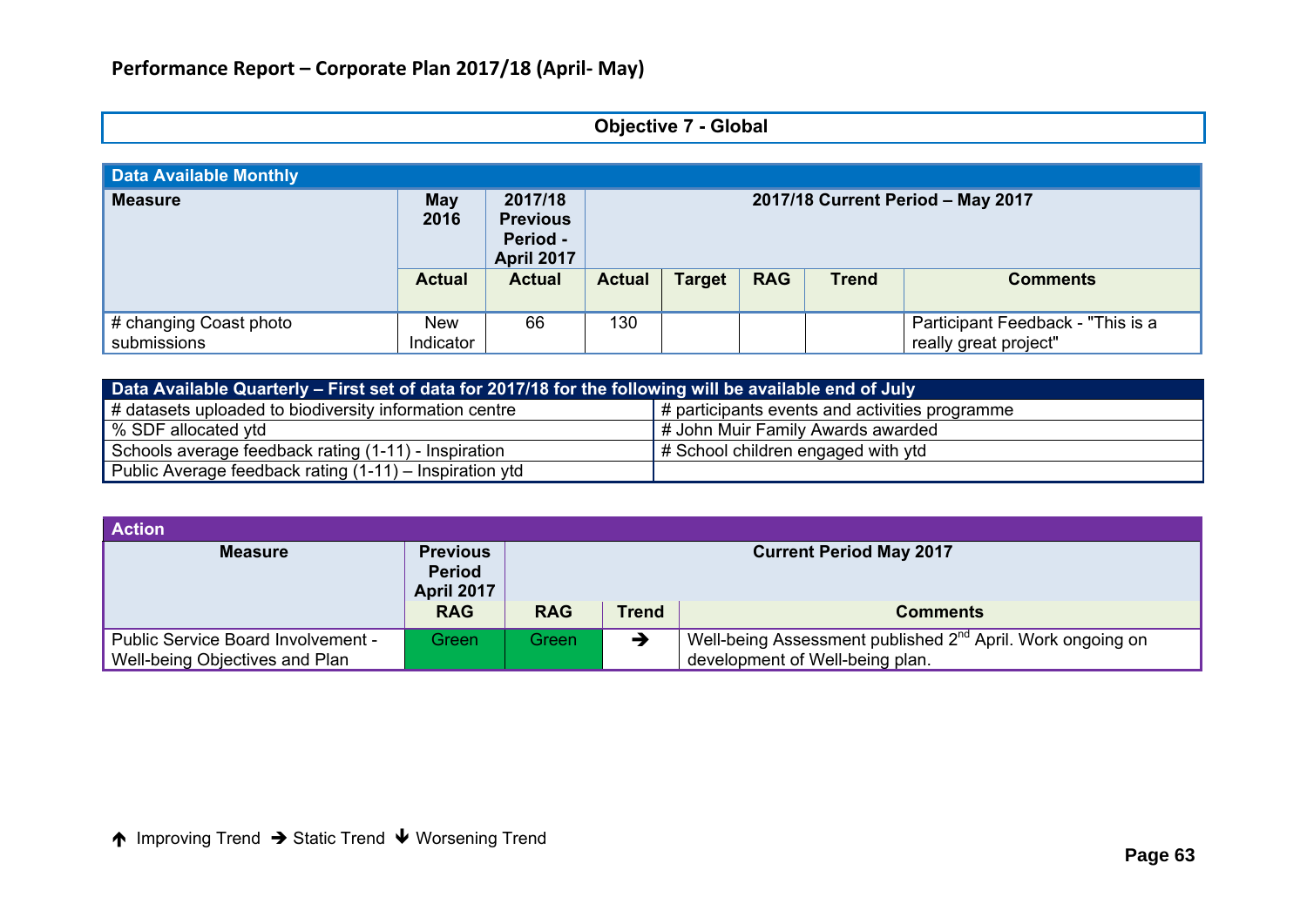| <b>Data Available Monthly</b>      |                                           |                                                      |                                   |               |                          |               |                                                                           |  |
|------------------------------------|-------------------------------------------|------------------------------------------------------|-----------------------------------|---------------|--------------------------|---------------|---------------------------------------------------------------------------|--|
| <b>Measure</b>                     | 2016/17<br>$data -$<br><b>May</b><br>2016 | 2017/18<br>previous<br>period -<br><b>April 2017</b> | 2017/18 Current Period - May 2017 |               |                          |               |                                                                           |  |
|                                    | <b>Actual</b>                             | <b>Actual</b>                                        | <b>Actual</b>                     | <b>Target</b> | <b>RAG</b>               | <b>Trend</b>  | <b>Comments</b>                                                           |  |
| Members attendance ytd             | 82.35                                     | $\Omega$                                             | 85.37                             | 75            | Green                    | ↑             |                                                                           |  |
| % Members Training                 | 38.89                                     | $\Omega$                                             | $\Omega$                          | 65            | $\overline{\phantom{a}}$ |               | % at 0 as no training has been held ytd.                                  |  |
| % Positive/ neutral media coverage | 100                                       | 100                                                  | 99.34                             | 80            | <b>Green</b>             | $\rightarrow$ |                                                                           |  |
| £ Centres Merchandise              | 45220.68                                  | 27087.21                                             | 54367.11                          |               |                          |               | 20% increase on last year. Positive<br>impact of Easter on April figures. |  |
| £ Admissions Carew & CH            | 29981.27                                  | 30964.82                                             | 55220.50                          |               |                          |               | 84% increase on last year. Positive<br>impact of Easter on April figures. |  |
| £ Centres Other Income             |                                           | 847.80                                               | 2489.46                           |               |                          |               | Includes Schools and Activities and<br>Events Income from Centres.        |  |

**Governance and Financial Stability** 





**CH and Carew ‐ Admissions YTD** 

**Year**

↑ Improving Trend → Static Trend ↓ Worsening Trend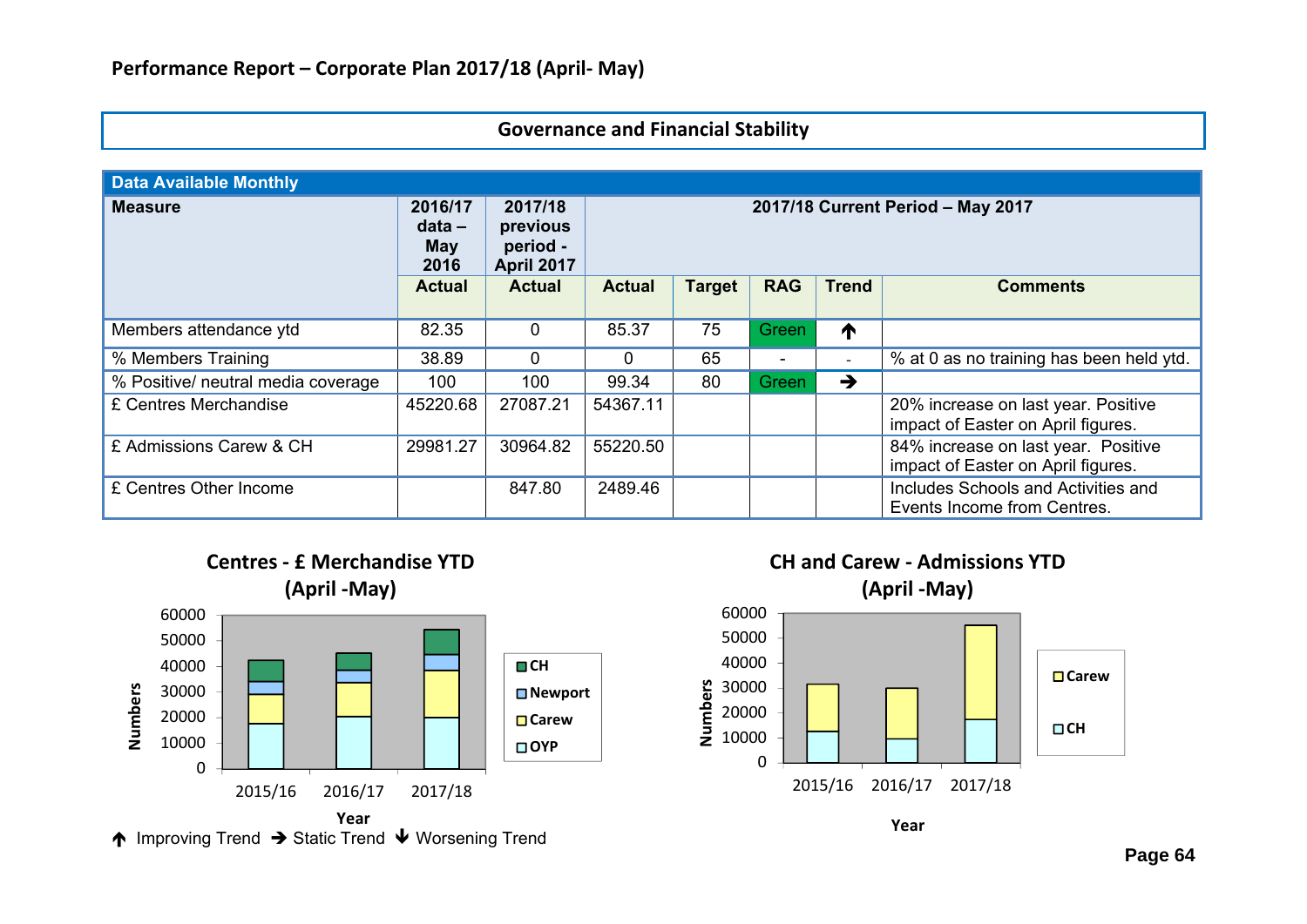| Data Available Quarterly - First set of data for 2017/18 for the following will be available end of July 2017 |                                                   |  |  |  |  |  |
|---------------------------------------------------------------------------------------------------------------|---------------------------------------------------|--|--|--|--|--|
| Days lost/fte quarterly                                                                                       | $\sharp$ # Vehicle damage ytd                     |  |  |  |  |  |
| $\parallel$ # RIDDOR ytd                                                                                      | $\parallel$ # Conflict incidents ytd              |  |  |  |  |  |
| # Accidents (Injury) over 3 days/ up to 7 days absence                                                        | $\vert$ # Safeguarding ytd                        |  |  |  |  |  |
| $\parallel$ # Accidents (Injury) Minor                                                                        | $\vert$ # Welsh Language Standards complaints ytd |  |  |  |  |  |

| <b>Action</b>                                                        |                                                          |                                |               |                                                                                                                                                                                                                                                                                 |  |
|----------------------------------------------------------------------|----------------------------------------------------------|--------------------------------|---------------|---------------------------------------------------------------------------------------------------------------------------------------------------------------------------------------------------------------------------------------------------------------------------------|--|
| <b>Measure</b>                                                       | <b>Previous</b><br><b>Period</b><br><b>April</b><br>2017 | <b>Current Period May 2017</b> |               |                                                                                                                                                                                                                                                                                 |  |
|                                                                      | <b>RAG</b>                                               | <b>RAG</b>                     | <b>Trend</b>  | <b>Comments</b>                                                                                                                                                                                                                                                                 |  |
| Investigate alternative delivery<br>mechanisms                       | Green                                                    | Green                          | $\rightarrow$ | Alternative delivery being trialled in Tenby. Community in Newport<br>developing alternative proposal by 1st August.                                                                                                                                                            |  |
| <b>Achieving Advanced Members</b><br>Charter                         | Green                                                    | Green                          | $\rightarrow$ | Joint Planning training with PCC. 5 out of 7 new Members attended,<br>together with some more established Members.                                                                                                                                                              |  |
| Annual performance reports on<br>Welsh Language Standards            | Green                                                    | Green                          | $\rightarrow$ | Report in process of being drafted for approval at June NPA meeting.                                                                                                                                                                                                            |  |
| Annual performance report - Equality                                 | Green                                                    | Green                          | $\rightarrow$ | Equality Performance Report 2016/17 has been incorporated into the<br>draft Annual Report on Well-being Objectives/ Improvement Plan 2.<br>Personnel staff collating 2016/17 employment data for the report.                                                                    |  |
| <b>Wales Audit Office Governance</b><br><b>Review</b>                | Green                                                    | <b>Amber</b>                   | ₩             | Members and Staff Workshops carried out by Wales Audit Office in<br>March following on from online survey of Members and Staff. Results of<br>Survey have been distributed to Staff. Awaiting report from Wales Audit<br>Office.                                                |  |
| <b>Preparation for General Data</b><br><b>Protection Regulations</b> | Green                                                    | Green                          | $\rightarrow$ | Paper completed and distributed to relevant staff on recommended<br>activities that the Authority should undertake to ensure it is prepared<br>and complies with the Regulation when it comes into force in May 2018.<br>Meeting arranged in July to discuss paper and actions. |  |